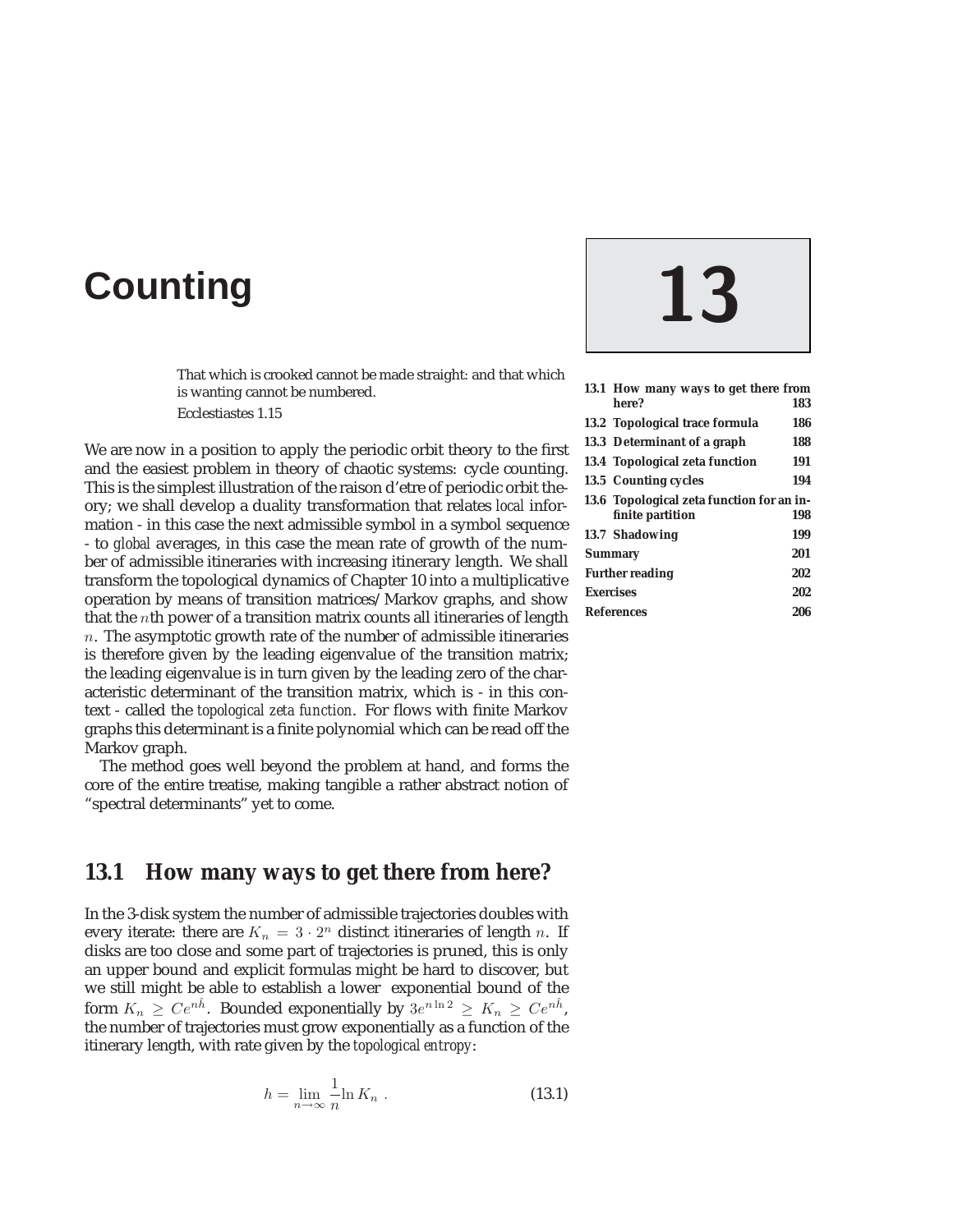We shall now relate this quantity to the spectrum of the transition matrix, with the growth rate of the number of topologically distinct trajectories given by the leading eigenvalue of the transition matrix.

The transition matrix element  $T_{ij} \in \{0, 1\}$  in (10.2) indicates whether the transition from the starting partition  $j$  into partition  $i$  in one step is allowed or not, and the  $(i, j)$  element of the transition matrix iterated  $n$  $13.1$ , page 202 times

> $(T^n)_{ij} = \sum$  $k_1, k_2,...,k_{n-1}$  $T_{ik_1} T_{k_1 k_2} \ldots T_{k_{n-1} j}$

receives a contribution 1 from every admissible sequence of transitions, so  $(T^n)_{ij}$  is the number of admissible n symbol itineraries starting with  $j$  and ending with  $i$ .

#### **Example 13.1 3-disk itinerary counting.**

The 
$$
(T^2)_{13} = 1
$$
 element of  $T^2$  for the 3-disk transition matrix (10.5)

$$
\begin{pmatrix} 0 & 1 & 1 \ 1 & 0 & 1 \ 1 & 1 & 0 \end{pmatrix}^2 = \begin{pmatrix} 2 & 1 & 1 \ 1 & 2 & 1 \ 1 & 1 & 2 \end{pmatrix} .
$$
 (13.2)

corresponds to  $3 \rightarrow 2 \rightarrow 1$ , the only 2-step path from 3 to 1, while  $(T^2)_{33} = 2$ counts the two itineraries 313 and 323.

The total number of admissible itineraries of  $n$  symbols is

$$
K_n = \sum_{ij} (T^n)_{ij} = (1, 1, \dots, 1) T^n \begin{pmatrix} 1 \\ 1 \\ \vdots \\ 1 \end{pmatrix} .
$$
 (13.3)

We can also count the number of prime cycles and pruned periodic points, but in order not to break up the flow of the main argument, we relegate these pretty results to Sections 13.5.2 and 13.7. Recommended reading if you ever have to compute lots of cycles.

The matrix  $T$  has non-negative integer entries. A matrix  $M$  is said to be *Perron-Frobenius* if some power k of M has strictly positive entries,  $(M^k)_{rs} > 0$ . In the case of the transition matrix T this means that every partition eventually reaches all of the partitions, i.e., the partition is dynamically transitive or indecomposable, as assumed in (2.2). The notion of *transitivity* is crucial in ergodic theory: a mapping is transitive if it has a dense orbit. This notion is inherited by the shift operation once we introduce a symbolic dynamics. If that is not the case, state space decomposes into disconnected pieces, each of which can be analyzed separately by a separate indecomposable Markov graph. Hence it suffices to restrict our considerations to transition matrices of Perron-Frobenius type.

A finite  $[N \times N]$  matrix T has eigenvalues  $T\varphi_{\alpha} = \lambda_{\alpha}\varphi_{\alpha}$  and (right) eigenvectors { $\varphi_0, \varphi_1, \dots, \varphi_{M-1}$ }. Expressing the initial vector in (13.3) count - 6sep2006 ChaosBook.org version11.9.2, Aug 21 2007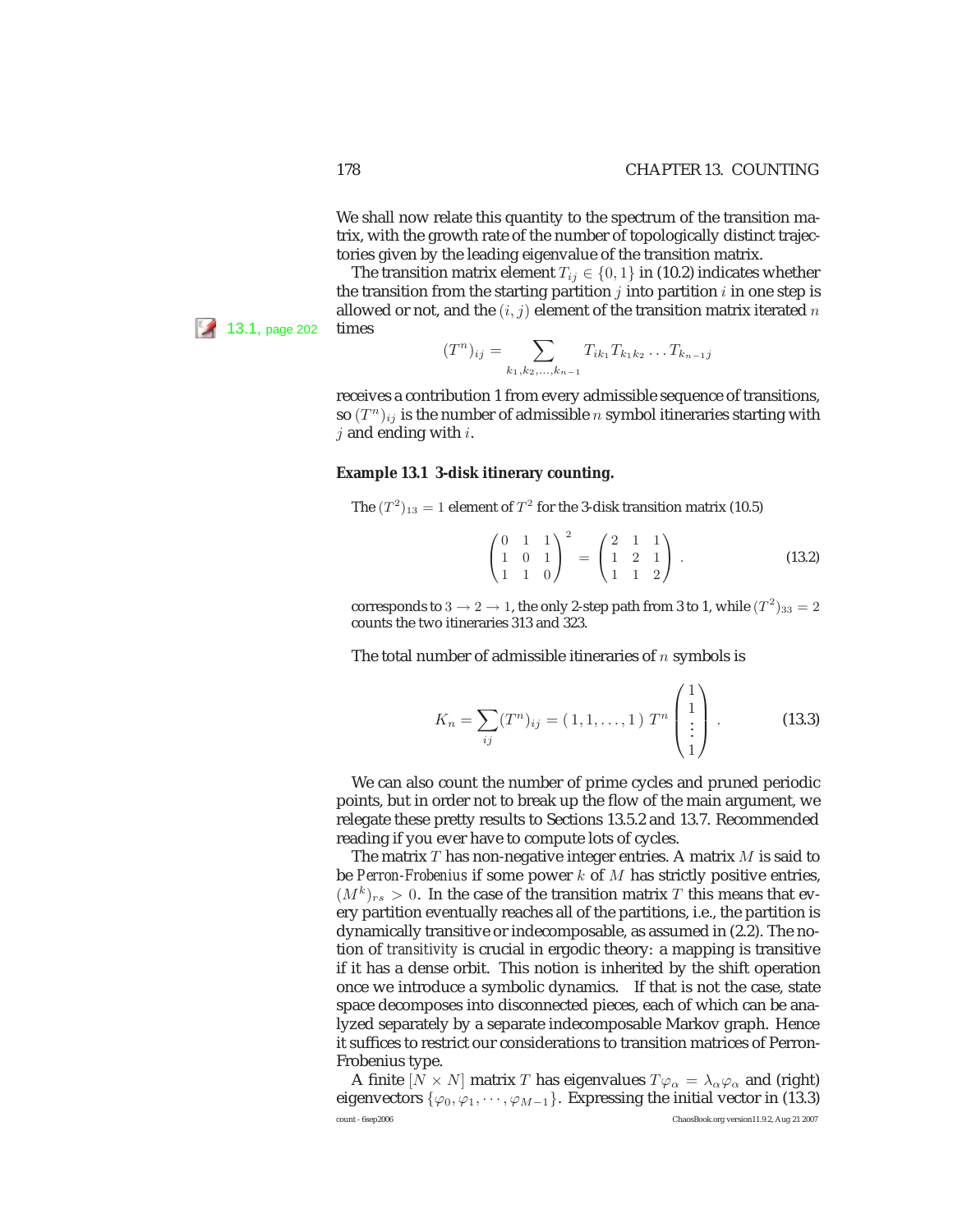#### 13.2. TOPOLOGICAL TRACE FORMULA 179

in this basis (which might be incomplete,  $M \le N$ ),

$$
T^n \begin{pmatrix} 1 \\ 1 \\ \vdots \\ 1 \end{pmatrix} = T^n \sum_{\alpha=0}^{N-1} b_{\alpha} \varphi_{\alpha} = \sum_{\alpha=0}^{N-1} b_{\alpha} \lambda_{\alpha}^n \varphi_{\alpha},
$$

and contracting with  $(1, 1, \ldots, 1)$ , we obtain

$$
K_n = \sum_{\alpha=0}^{N-1} c_{\alpha} \lambda_{\alpha}^n.
$$

The constants  $c_{\alpha}$  depend on the choice of initial and final partitions: In this example we are sandwiching  $T^n$  between the vector  $(1, 1, ..., 1)$  13.2, page 203 and its transpose, but any other pair of vectors would do, as long as they are not orthogonal to the leading eigenvector  $\varphi_0$ . In a experiment the vector  $(1,1,\ldots,1)$  would be replaced by a description of the initial state, and the right vector would describe the measure time  $n$  later.

Perron theorem states that a Perron-Frobenius matrix has a nondegenerate positive real eigenvalue  $\lambda_0 > 1$  (with a positive eigenvector) which exceeds the moduli of all other eigenvalues. Therefore as  $n$  increases, the sum is dominated by the leading eigenvalue of the transition matrix,  $\lambda_0 > |\Re \lambda_\alpha|, \alpha = 1, 2, \cdots, N-1$ , and the topological entropy (13.1) is given by

$$
h = \lim_{n \to \infty} \frac{1}{n} \ln c_0 \lambda_0^n \left[ 1 + \frac{c_1}{c_0} \left( \frac{\lambda_1}{\lambda_0} \right)^n + \cdots \right]
$$
  
=  $\ln \lambda_0 + \lim_{n \to \infty} \left[ \frac{\ln c_0}{n} + \frac{1}{n} \frac{c_1}{c_0} \left( \frac{\lambda_1}{\lambda_0} \right)^n + \cdots \right]$   
=  $\ln \lambda_0$ . (13.4)

What have we learned? The transition matrix T is a one-step *short time* operator, advancing the trajectory from a partition to the next admissible partition. Its eigenvalues describe the rate of growth of the total number of trajectories at the *asymptotic times*. Instead of painstakingly counting  $K_1, K_2, K_3, \ldots$  and estimating (13.1) from a slope of a loglinear plot, we have the *exact* topological entropy if we can compute the leading eigenvalue of the transition matrix  $T$ . This is reminiscent of the way the free energy is computed from transfer matrix for onedimensional lattice models with finite range interactions. Historically, it is analogy with statistical mechanics that led to introduction of evolution operator methods into the theory of chaotic systems, theory that will be developed further in Chapter **??**.

# **13.2 Topological trace formula**

There are two standard ways of getting at eigenvalues of a matrix - by evaluating the trace tr $T^n = \sum_{\alpha} \lambda_{\alpha}^n$ , or by evaluating the determinant  $\det(1 - zT)$ . We start by evaluating the trace of transition matrices.

ChaosBook.org version11.9.2, Aug 21 2007 count - 6sep2006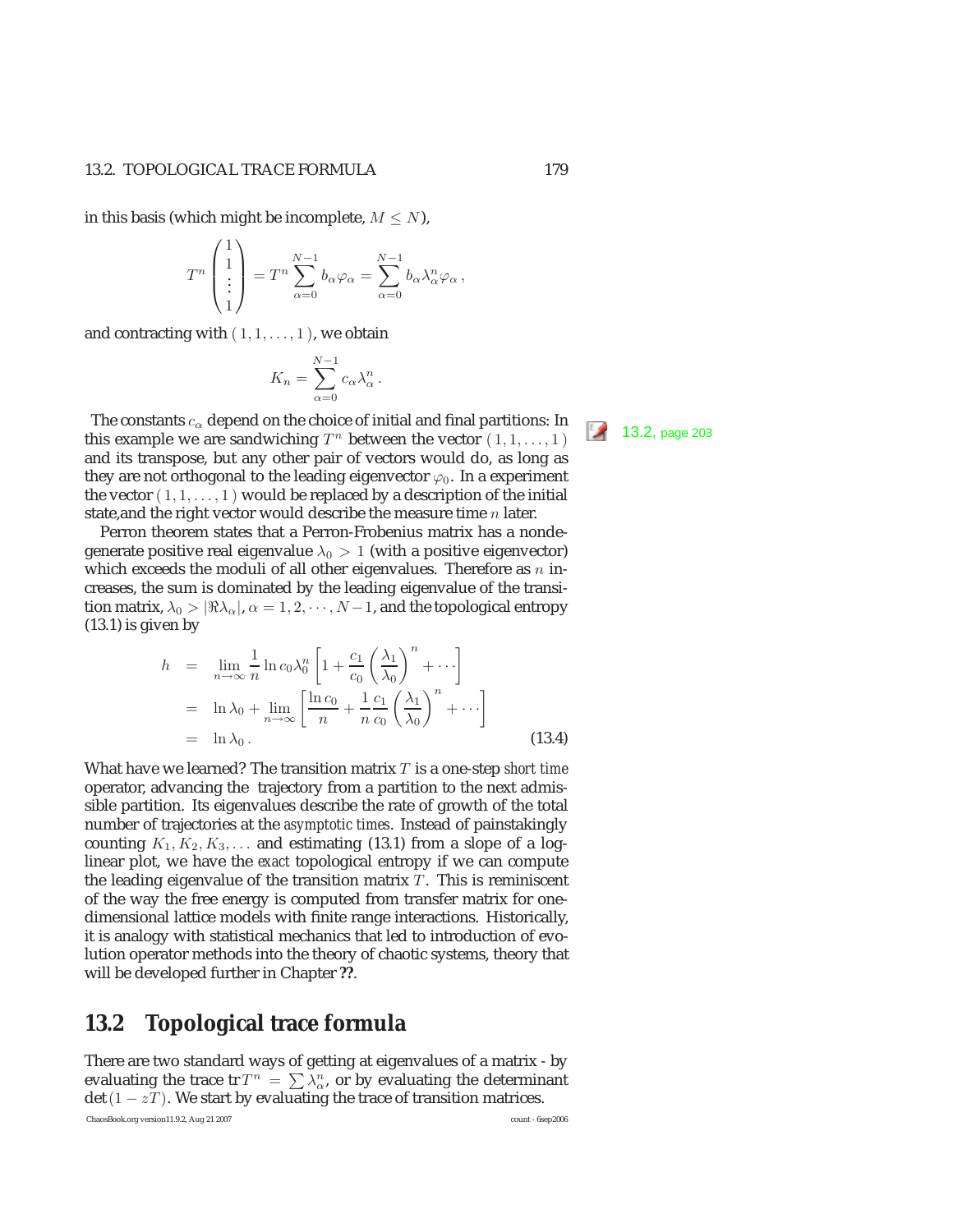Consider an M-step memory transition matrix, like the 1-step memory example (10.13). The trace of the transition matrix counts the number of partitions that map into themselves. In the binary case the trace picks up only two contributions on the diagonal,  $T_{0\cdots0,0\cdots0} + T_{1\cdots1,1\cdots1}$ , no matter how much memory we assume. We can even take infinite memory  $M \to \infty$ , in which case the contributing partitions are shrunk **10.7**, page 145 to the fixed points, tr  $T = T_{\overline{0.0}} + T_{\overline{1.1}}$ .

More generally, each closed walk through  $n$  concatenated entries of T contributes to tr  $T^n$  a product of the matrix entries along the walk. Each step in such a walk shifts the symbolic string by one symbol; the trace ensures that the walk closes on a periodic string  $c$ . Define  $t_c$  to be the *local trace*, the product of matrix elements along a cycle c, each term being multiplied by a book keeping variable z.  $z^n$ tr  $T^n$  is then the 10.7, page 145 sum of  $t_c$  for all cycles of length n. For example, for an [8×8] transition matrix  $T_{s_1s_2s_3,s_0s_1s_2}$  version of (10.13), or any refined partition  $[2^n \times 2^n]$ transition matrix,  $n$  arbitrarily large, the periodic point  $\overline{100}$  contributes  $t_{100} = z^3 T_{\overline{100},\overline{010}} T_{\overline{010},\overline{001}} T_{\overline{001},\overline{100}}$  to  $z^3$ tr  $T^3$ . This product is manifestly cyclically symmetric,  $t_{100} = t_{010} = t_{001}$ , and so a prime cycle p of length  $n_p$  contributes  $n_p$  times, once for each periodic point along its orbit. For the binary labeled non–wandering set the first few traces are given by (consult Tables 10.1 and 13.1)

$$
z \text{ tr } T = t_0 + t_1,
$$
  
\n
$$
z^2 \text{ tr } T^2 = t_0^2 + t_1^2 + 2t_{10},
$$
  
\n
$$
z^3 \text{ tr } T^3 = t_0^3 + t_1^3 + 3t_{100} + 3t_{101},
$$
  
\n
$$
z^4 \text{ tr } T^4 = t_0^4 + t_1^4 + 2t_{10}^2 + 4t_{1000} + 4t_{1001} + 4t_{1011}. \tag{13.5}
$$

For complete binary symbolic dynamics  $t_p = z^{n_p}$  for every binary prime cycle p; if there is pruning  $t_p = z^{n_p}$  if p is admissible cycle and  $t_p = 0$  otherwise. Hence tr  $T^n$  counts the number of *admissible periodic points* of period *n*. In general, the *n*th order trace (13.5) picks up contributions from all repeats of prime cycles, with each cycle contributing  $n_p$  periodic points, so the total number of periodic points of period n is given by

$$
z^{n}N_{n} = z^{n}\text{tr}\,T^{n} = \sum_{n_{p}|n} n_{p}t_{p}^{n/n_{p}} = \sum_{p} n_{p}\sum_{r=1}^{\infty} \delta_{n,n_{p}r}t_{p}^{r}.
$$
 (13.6)

Here  $m|n$  means that m is a divisor of n, and (taking  $z = 1$ )  $t_p = 1$  if the cycle is admissible, and  $t_p = 0$  otherwise.

In order to get rid of the awkward divisibility constraint  $n = n_p r$  in the above sum, we introduce the generating function for numbers of periodic points

$$
\sum_{n=1}^{\infty} z^n N_n = \text{tr}\,\frac{zT}{1 - zT} \,. \tag{13.7}
$$

Substituting (13.6) into the left hand side, and replacing the right hand side by the eigenvalue sum tr $T^n = \sum \lambda^n_{\alpha}$ , we obtain our first example count - 6sep2006 ChaosBook.org version11.9.2, Aug 21 2007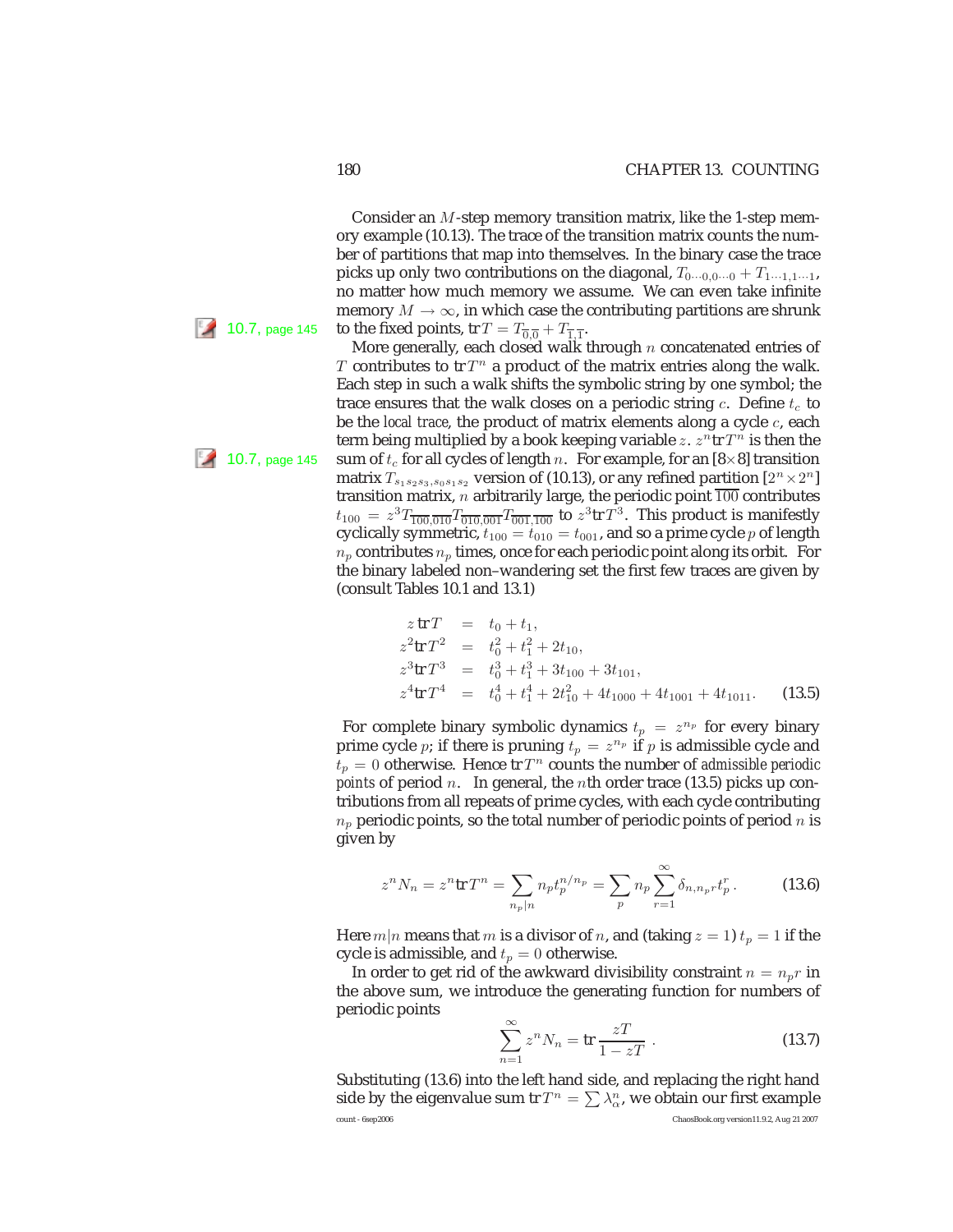$\sim 10$ 

| $\boldsymbol{n}$        | $N_n$                                      |                  | # of prime cycles of length $n_p$ |                         |                |                |   |    |    |    |    |
|-------------------------|--------------------------------------------|------------------|-----------------------------------|-------------------------|----------------|----------------|---|----|----|----|----|
|                         |                                            |                  | $\mathbf{2}$                      | $\overline{\mathbf{3}}$ | $\overline{4}$ | 5 <sup>5</sup> | 6 | 7  | 8  | 9  | 10 |
| 1                       |                                            | 2                |                                   |                         |                |                |   |    |    |    |    |
| $\overline{\mathbf{c}}$ | $\begin{array}{c} 2 \\ 4 \\ 8 \end{array}$ |                  | $\overline{1}$                    |                         |                |                |   |    |    |    |    |
| 3                       |                                            | $\frac{2}{2}$    |                                   | $\overline{2}$          |                |                |   |    |    |    |    |
| $\overline{\mathbf{4}}$ | ${\bf 16}$                                 | $\overline{c}$   | $\mathbf{1}$                      |                         | 3              |                |   |    |    |    |    |
| $\overline{5}$          | 32                                         | $\boldsymbol{2}$ |                                   |                         |                | 6              |   |    |    |    |    |
| $\boldsymbol{6}$        | 64                                         | $\sqrt{2}$       | $\mathbf{1}$                      | $\boldsymbol{2}$        |                |                | 9 |    |    |    |    |
| 7                       | 128                                        | $\boldsymbol{2}$ |                                   |                         |                |                |   | 18 |    |    |    |
| 8                       | 256                                        | $\overline{c}$   | $\mathbf{1}$                      |                         | 3              |                |   |    | 30 |    |    |
| 9                       | 512                                        | 2                |                                   | $\overline{2}$          |                |                |   |    |    | 56 |    |
| 10                      | 1024                                       | $\overline{2}$   | 1                                 |                         |                | 6              |   |    |    |    | 99 |

**Table 13.1** The total numbers of periodic points  $N_n$  of period n for binary symbolic dynamics. The numbers of prime cycles contributing illustrates the preponderance of long prime cycles of length  $n$  over the repeats of shorter cycles of lengths  $n_p$ ,  $n = rn_p$ . Further listings of binary prime cycles are given in Tables 10.1 and 13.2. (L. Rondoni)

of a trace formula, the *topological trace formula*

$$
\sum_{\alpha=0} \frac{z\lambda_{\alpha}}{1-z\lambda_{\alpha}} = \sum_{p} \frac{n_p t_p}{1-t_p} . \tag{13.8}
$$

A trace formula relates the spectrum of eigenvalues of an operator - in this case the transition matrix - to the spectrum of periodic orbits of the dynamical system. The  $z^n$  sum in (13.7) is a discrete version of the Laplace transform (see Chapter 16), and the resolvent on the left hand side is the antecedent of the more sophisticated trace formulas (16.9), (16.21) and (**??**). We shall now use this result to compute the spectral determinant of the transition matrix.

# **13.3 Determinant of a graph**

Our next task is to determine the zeros of the *spectral determinant* of an  $[M \times M]$  transition matrix

$$
\det(1 - zT) = \prod_{\alpha=0}^{M-1} (1 - z\lambda_{\alpha}). \qquad (13.9)
$$

We could now proceed to diagonalize  $T$  on a computer, and get this over with. It pays, however, to dissect det  $(1 - zT)$  with some care; understanding this computation in detail will be the key to understanding the cycle expansion computations of Chapter 18 for arbitrary dynamical averages. For  $T$  a finite matrix, (13.9) is just the characteristic equation for  $T$ . However, we shall be able to compute this object even when

ChaosBook.org version11.9.2, Aug 21 2007 count - 6sep2006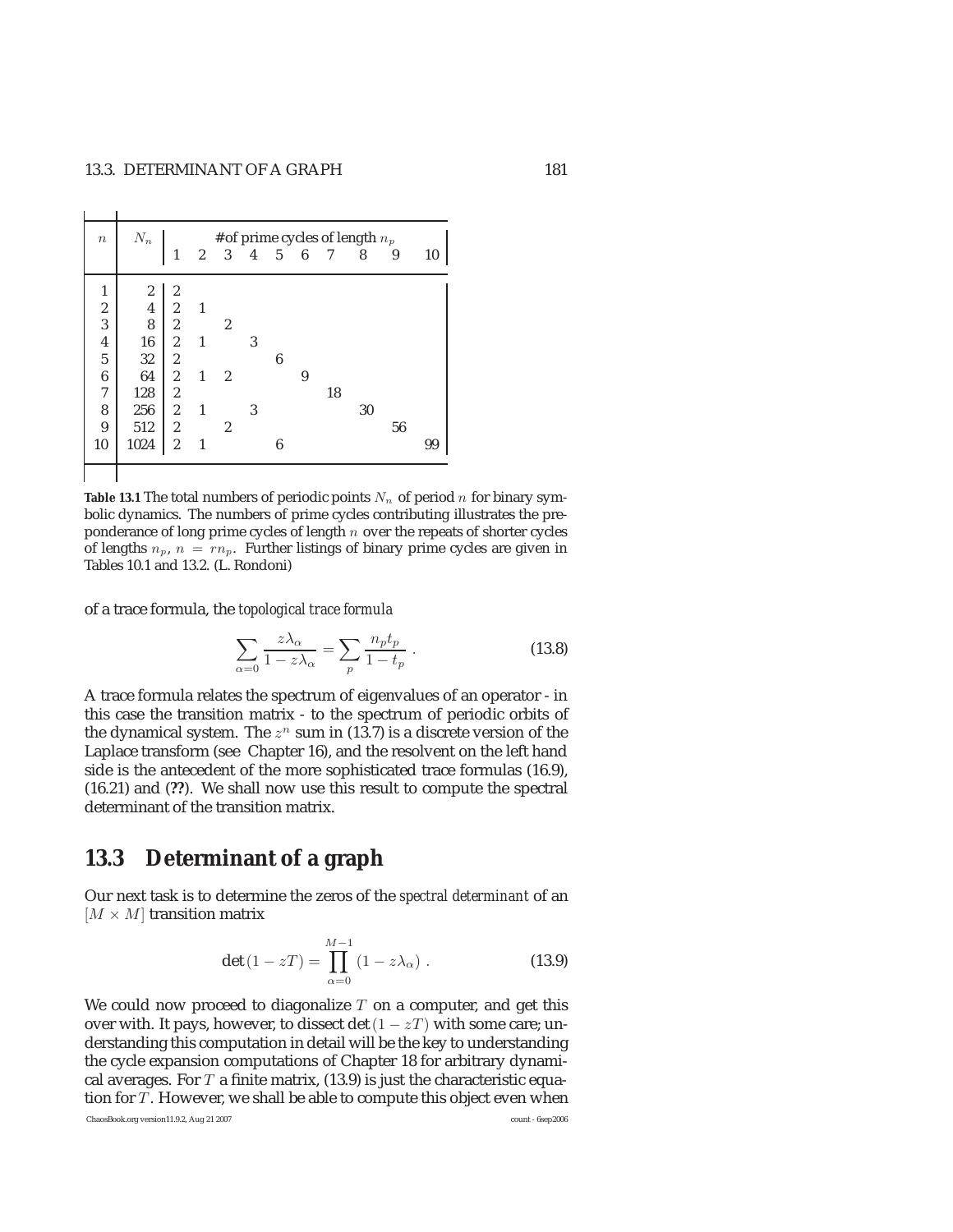the dimension of T and other such operators goes to  $\infty$ , and for that reason we prefer to refer to (13.9) loosely as the "spectral determinant".

There are various definitions of the determinant of a matrix; they mostly reduce to the statement that the determinant is a certain sum over all possible permutation cycles composed of the traces  $tr T^k$ , in 4.1, page 68 the spirit of the determinant–trace relation (1.15):

$$
\det (1 - zT) = \exp (\text{tr } \ln(1 - zT)) = \exp \left(-\sum_{n=1}^{\infty} \frac{z^n}{n} \text{tr } T^n\right)
$$

$$
= 1 - z \text{tr } T - \frac{z^2}{2} \left((\text{tr } T)^2 - \text{tr } (T^2)\right) - \dots \quad (13.10)
$$

This is sometimes called a cumulant expansion. Formally, the right hand is an infinite sum over powers of  $z^n$ . If T is an  $[M \times M]$  finite matrix, then the characteristic polynomial is at most of order  $M$ . In that case the coefficients of  $z^n$ ,  $n > M$  must vanish *exactly*.

We now proceed to relate the determinant in (13.10) to the corresponding Markov graph of Chapter 10: to this end we start by the usual algebra textbook expression for a determinant as the sum of products of all permutations

$$
\det (1 - zT) = \sum_{\{\pi\}} (-1)^{\pi} (1 - zT)_{1,\pi_1} (1 - zT)_{2,\pi_2} \cdots (1 - zT)_{M,\pi_M}
$$
\n(13.11)

where T is a  $[M \times M]$  matrix,  $\{\pi\}$  denotes the set of permutations of M symbols,  $\pi_k$  is what k is permuted into by the permutation  $\pi$ , and  $(-1)^{\pi}$  =  $\pm 1$  is the parity of permutation  $\pi$ . The right hand side of (13.11) yields a polynomial of order M in z: a contribution of order n in z picks up  $M - n$  unit factors along the diagonal, the remaining matrix elements yielding

$$
(-z)^{n}(-1)^{\tilde{\pi}}T_{\eta_{1},\tilde{\pi}_{\eta_{1}}}\cdots T_{\eta_{n},\tilde{\pi}_{\eta_{n}}}
$$
\n(13.12)

where  $\tilde{\pi}$  is the permutation of the subset of n distinct symbols  $\eta_1 \dots \eta_n$ indexing  $T$  matrix elements. As in (13.5), we refer to any combination  $t_c = T_{\eta_1 \eta_2} T_{\eta_2 \eta_3} \cdots T_{\eta_k \eta_1}$ , for a given itinerary  $c = \eta_1 \eta_2 \cdots, \eta_k$ , as the *local trace* associated with a closed loop c on the Markov graph. Each term of form (13.12) may be factored in terms of local traces  $t_{c_1} t_{c_2} \cdots t_{c_k}$ , that is loops on the Markov graph. These loops are non-intersecting, as each node may only be reached by *one* link, and they are indeed loops, as if a node is reached by a link, it has to be the starting point of another *single* link, as each  $\eta_i$  must appear exactly *once* as a row and column index.

So the general structure is clear, a little more thinking is only required to get the sign of a generic contribution. We consider only the case of loops of length 1 and 2, and leave to the reader the task of generalizing the result by induction. Consider first a term in which only loops of unit length appear on (13.12), that is, only the diagonal elements of  $T$ are picked up. We have  $k = n$  loops and an even permutation  $\tilde{\pi}$  so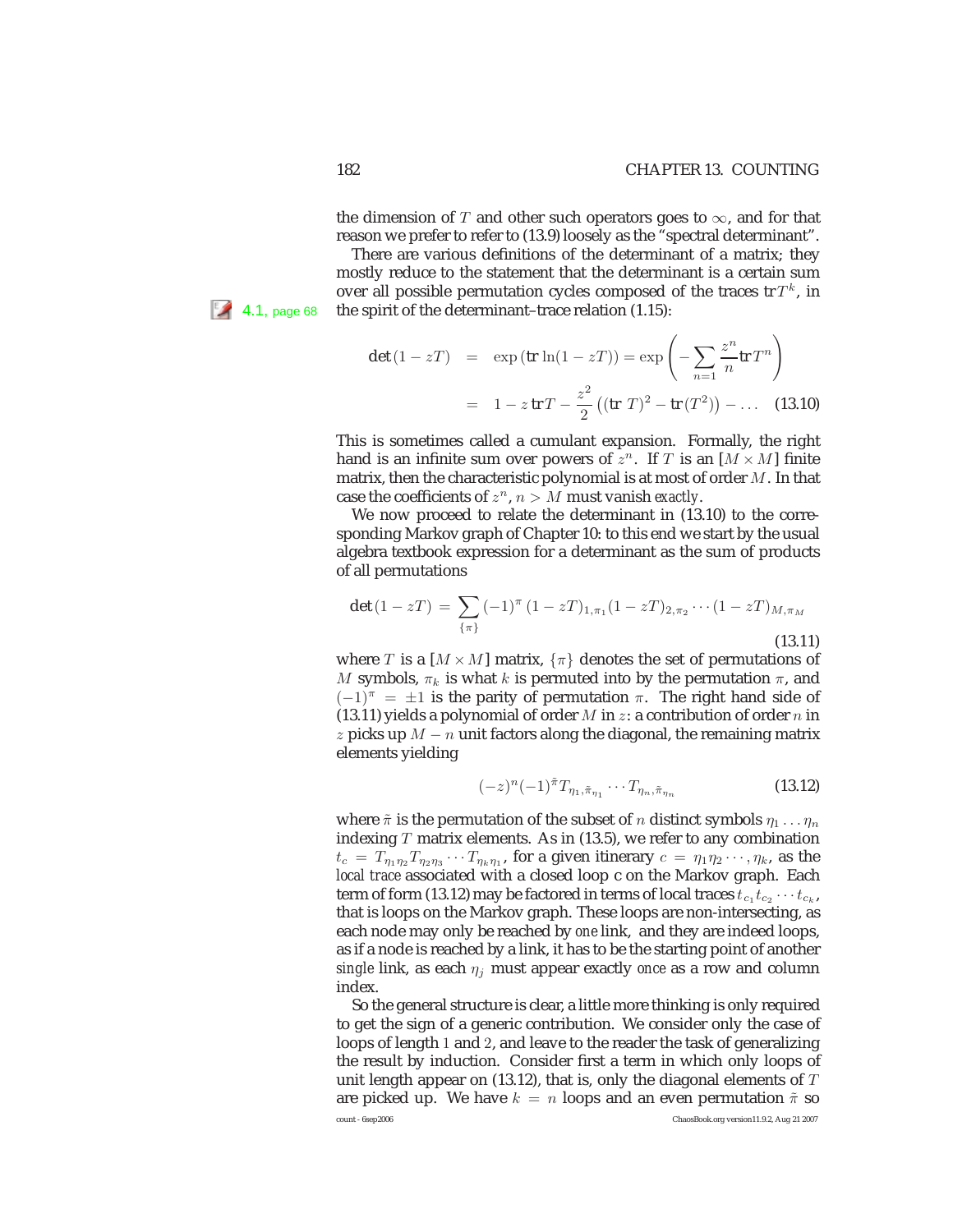the sign is given by  $(-1)^k$ , k being the number of loops. Now take the case in which we have *i* single loops and *j* loops of length  $n = 2j + i$ . The parity of the permutation gives  $(-1)^j$  and the first factor in (13.12) gives  $(-1)^n = (-1)^{2j+i}$ . So once again these terms combine into  $(-1)^k$ , where  $k = i + j$  is the number of loops. We may summarize our findings as follows:

The characteristic polynomial of a transition matrix/Markov graph is given by the sum of all possible partitions  $\pi$  of the graph into products of non-intersecting loops, with each loop trace  $t_p$  carrying a minus sign:

$$
\det (1 - zT) = \sum_{k=0}^{f} \sum_{\pi} (-1)^k t_{p_1} \cdots t_{p_k}
$$
 (13.13)

Any self-intersecting loop is *shadowed* by a product of two loops that share the intersection point. As both the long loop  $t_{ab}$  and its shadow  $t_a t_b$  in the case at hand carry the same weight  $z^{n_a+n_b}$ , the cancellation is exact, and the loop expansion  $(13.13)$  is finite, with f the maximal number of non-intersecting loops.

We refer to the set of all non-self-intersecting loops  $\{t_{p_1}, t_{p_2}, \cdots t_{p_f}\}$ as the *fundamental cycles*. This is not a very good definition, as the Markov graphs are not unique – the most we know is that for a given finite-grammar language, there exist Markov graph(s) with the minimal number of loops. Regardless of how cleverly a Markov graph is constructed, it is always true that for any finite Markov graph the number of fundamental cycles f is finite. If you know a better way to define the "fundamental cycles", let us know.



#### **13.3.1 Topological polynomials: learning by examples**

The above definition of the determinant in terms of traces is most easily grasped by working through a few examples. The complete binary dynamics Markov graph of Fig. **??** (b) is a little bit too simple, but let us start humbly.

# **Example 13.2 Topological polynomial for complete binary dynamics:**

There are only two non-intersecting loops, yielding

$$
\det(1 - zT) = 1 - t_0 - t_1 = 1 - 2z. \tag{13.14}
$$

The leading (and only) zero of this characteristic polynomial yields the topological entropy  $e^h = 2$ . As we know that there are  $K_n = 2^n$  binary strings of length N, we are not surprised by this result.

Similarly, for complete symbolic dynamics of  $N$  symbols the Markov graph has one node and  $N$  links, yielding

$$
\det(1 - zT) = 1 - Nz, \tag{13.15}
$$

ChaosBook.org version11.9.2, Aug 21 2007 count - 6sep2006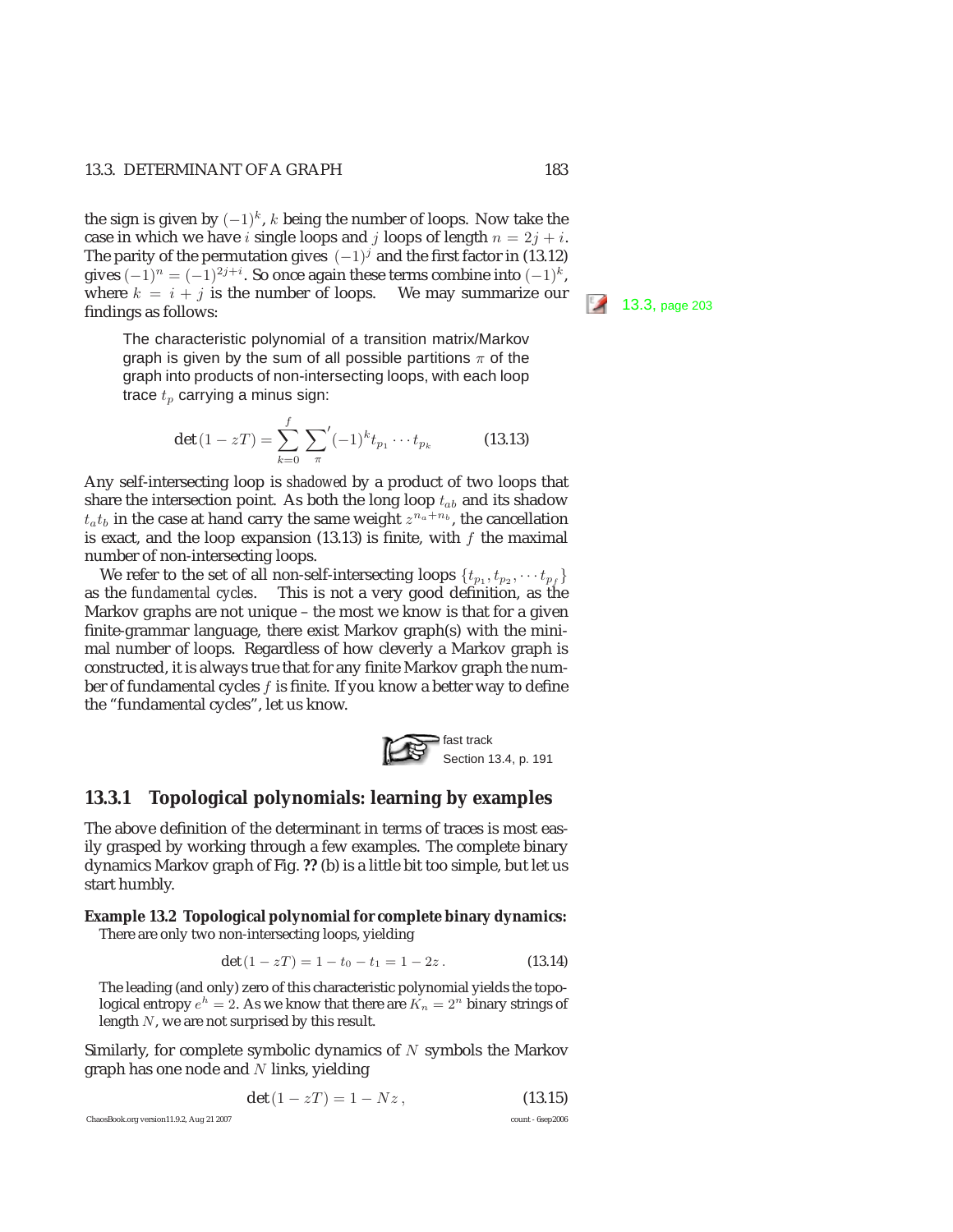

**Fig. 13.2** (a) An incomplete Smale horseshoe: the inner forward fold does not intersect the two rightmost backward folds. (b) The primary pruned region in the symbol square and the corresponding forbidden binary blocks. (c) An incomplete Smale horseshoe which illustrates (d) the monotonicity of the pruning front: the thick line which delineates the left border of the primary pruned region is monotone on each half of the symbol square. The backward folding in figures (a) and (c) is only schematic - in invertible mappings there are further missing intersections, all obtained by the forward and backward iterations of the primary pruned region.

whence the topological entropy  $h = \ln N$ .

#### **Example 13.3 Golden mean pruning:**

A more interesting example is the "golden mean" pruning of Fig. 13.1. There 13.4, page 203 is only one grammar rule, that a repeat of symbol 0 is forbidden. The non-intersecting loops are of length 1 and 2, so the topological polynomial is given by

$$
\det (1 - zT) = 1 - t_1 - t_{01} = 1 - z - z^2. \tag{13.16}
$$

The leading root of this polynomial is the golden mean, so the entropy (13.4) is the logarithm of the golden mean,  $h = \ln \frac{1 + \sqrt{5}}{2}$ .

#### **Example 13.4 Nontrivial pruning:**

The non-self-intersecting loops of the Markov graph of Fig. 13.3.1 (d) are indicated in Fig. 13.3.1 (e). The determinant can be written down by inspection, as the sum of all possible partitions of the graph into products of nonintersecting loops, with each loop carrying a minus sign:

$$
\det (1 - zT) = 1 - t_0 - t_{0011} - t_{0001} - t_{00011} + t_0 t_{0011} + t_{0011} t_{0001}. \qquad (13.17)
$$

13.10, page 204 With  $t_p = z^{n_p}$ , where  $n_p$  is the length of the p-cycle, the smallest root of

$$
0 = 1 - z - 2z^4 + z^8 \tag{13.18}
$$

yields the topological entropy  $h = -\ln z$ ,  $z = 0.658779...$ ,  $h = 0.417367...$ , significantly smaller than the entropy of the covering symbolic dynamics, the complete binary shift  $h = \ln 2 = 0.693...$ 





**Fig. 13.1** The golden mean pruning rule Markov graph, see also Fig. 10.11.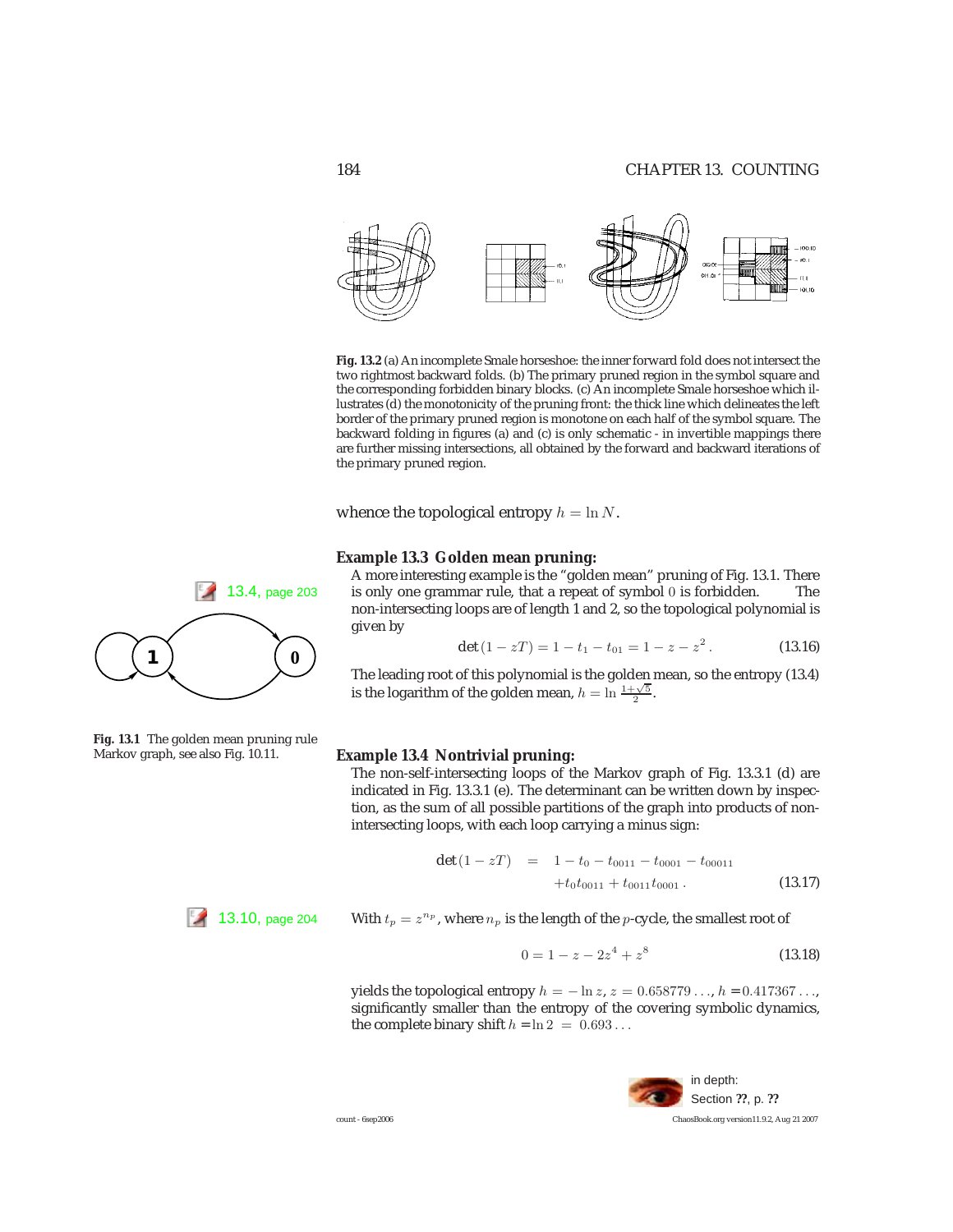

**Fig. 13.3** Conversion of the pruning front of Fig. 13.3.1 (d) into a finite Markov graph. (a) Starting with the start node ".", delineate all pruning blocks on the binary tree. A solid line stands for "1" and a dashed line for "0". Ends of forbidden strings are marked with ×. Label all internal nodes by reading the bits connecting ".", the base of the tree, to the node. (b) Indicate all admissible starting blocks by arrows. (c) Drop recursively the leading bits in the admissible blocks; if the truncated string corresponds to an internal node in (a), connect them. (d) Delete the transient, non-circulating nodes; all admissible sequences are generated as walks on this finite Markov graph. (e) Identify all distinct loops and construct the determinant (13.17).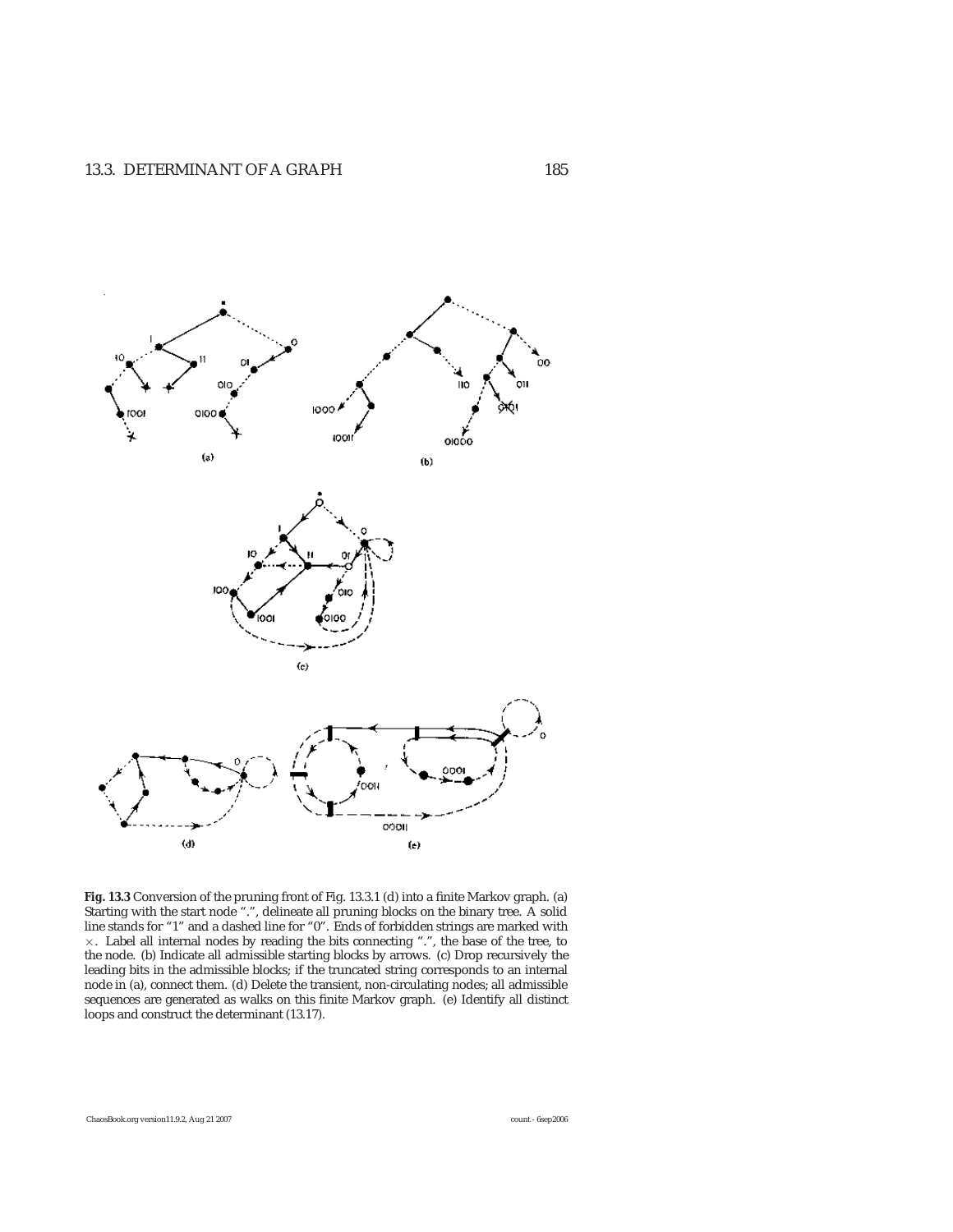# **13.4 Topological zeta function**

What happens if there is no finite-memory transition matrix, if the Markov graph is infinite? If we are never sure that looking further into future will reveal no further forbidden blocks? There is still a way to define the determinant, and this idea is central to the whole treatise: the de-4.1, page 68 terminant is then defined by its *cumulant* expansion (13.10)

$$
\det(1 - zT) = 1 - \sum_{n=1}^{\infty} \hat{c}_n z^n.
$$
 (13.19)

For finite dimensional matrices the expansion is a finite polynomial, and (13.19) is an identity; however, for infinite dimensional operators the cumulant expansion coefficients  $\hat{c}_n$  *define* the determinant.

Let us now evaluate the determinant in terms of traces for an arbitrary transition matrix. In order to obtain an expression for the spectral determinant (13.9) in terms of cycles, substitute (13.6) into (13.19) and sum over the repeats of prime cycles using  $ln(1-x) = \sum_r x^r/r$ ,

$$
\det(1 - zT) = \exp\left(-\sum_{p} \sum_{r=1}^{\infty} \frac{t_p^r}{r}\right) = \prod_{p} (1 - t_p),
$$
 (13.20)

where for the topological entropy the weight assigned to a prime cycle p of length  $n_p$  is  $t_p = z^{n_p}$  if the cycle is admissible, or  $t_p = 0$  if it is pruned. This determinant is called the *topological* or the *Artin-Mazur* zeta function, conventionally denoted by

$$
1/\zeta_{\text{top}} = \prod_{p} (1 - z^{n_p}) = 1 - \sum_{n=1} \hat{c}_n z^n . \qquad (13.21)
$$

Counting cycles amounts to giving each admissible prime cycle  $p$  weight  $t_p = z^{n_p}$  and expanding the Euler product (13.21) as a power series in z. As the precise expression for coefficients  $\hat{c}_n$  in terms of local traces  $t_p$  is more general than the current application to counting, we shall postpone its derivation to Chapter 18.

The topological entropy  $h$  can now be determined from the leading zero  $z = e^{-h}$  of the topological zeta function. For a finite [ $M \times M$ ] transition matrix, the number of terms in the characteristic equation (13.13) is finite, and we refer to this expansion as the *topological polynomial* of order  $\leq M$ . The power of defining a determinant by the cumulant expansion is that it works even when the partition is infinite,  $M \to \infty$ ; an example is given in Section 13.6, and many more later on.



### **13.4.1 Topological zeta function for flows**

We now apply the method that we shall use in deriving (16.21) to the problem of deriving the topological zeta functions for flows. The count - 6sep2006 ChaosBook.org version11.9.2, Aug 21 2007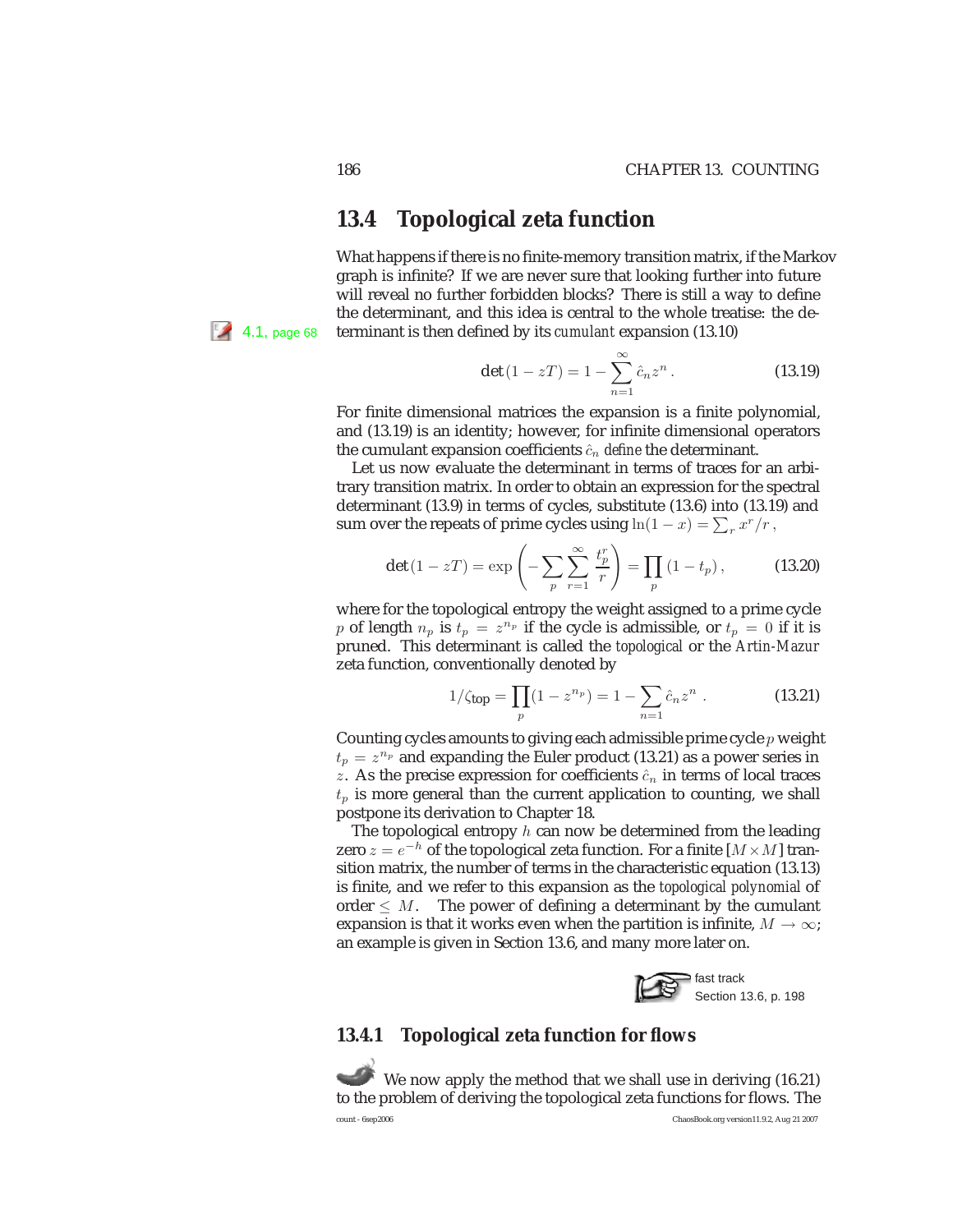#### 13.5. COUNTING CYCLES 187

time-weighted density of prime cycles of period  $t$  is

$$
\Gamma(t) = \sum_{p} \sum_{r=1} T_p \,\delta(t - rT_p). \tag{13.22}
$$

As in (16.20), a Laplace transform smooths the sum over Dirac delta spikes and yields the *topological trace formula*

$$
\sum_{p} \sum_{r=1} T_p \int_{0+}^{\infty} dt \, e^{-st} \, \delta(t - rT_p) = \sum_{p} T_p \sum_{r=1}^{\infty} e^{-sT_p r} \tag{13.23}
$$

and the *topological zeta function* for flows:

$$
1/\zeta_{\text{top}}(s) = \prod_{p} \left(1 - e^{-sT_p}\right) , \qquad (13.24)
$$

related to the trace formula by

$$
\sum_p T_p \sum_{r=1}^{\infty} e^{-sT_pr} = -\frac{\partial}{\partial s} \ln 1/\zeta_{\text{top}}(s) \,.
$$

This is the continuous time version of the discrete time topological zeta function (13.21) for maps; its leading zero  $s = -h$  yields the topological entropy for a flow.

# **13.5 Counting cycles**

In what follows we shall occasionally need to compute all cycles up to topological length  $n$ , so it is handy to know their exact number.

#### **13.5.1 Counting periodic points**

 $N_n$ , the number of periodic points of period n can be computed from (13.19) and (13.7) as a logarithmic derivative of the topological zeta function

$$
\sum_{n=1} N_n z^n = \text{tr}\left(-z\frac{d}{dz}\ln(1-zT)\right) = -z\frac{d}{dz}\ln\det(1-zT)
$$

$$
= \frac{-z\frac{d}{dz}1/\zeta_{\text{top}}}{1/\zeta_{\text{top}}}.
$$
(13.25)

We see that the trace formula (13.8) diverges at  $z \rightarrow e^{-h}$ , as the denominator has a simple zero there.

#### **Example 13.5 Complete** N**-ary dynamics:**

As a check of formula (13.19) in the finite grammar context, consider the complete N-ary dynamics (10.3) for which the number of periodic points of period *n* is simply tr  $T_c^n = N^n$ . Substituting

$$
\sum_{n=1}^{\infty} \frac{z^n}{n} \text{tr} T_c^n = \sum_{n=1}^{\infty} \frac{(zN)^n}{n} = \ln(1 - zN),
$$

ChaosBook.org version11.9.2, Aug 21 2007 count - 6sep2006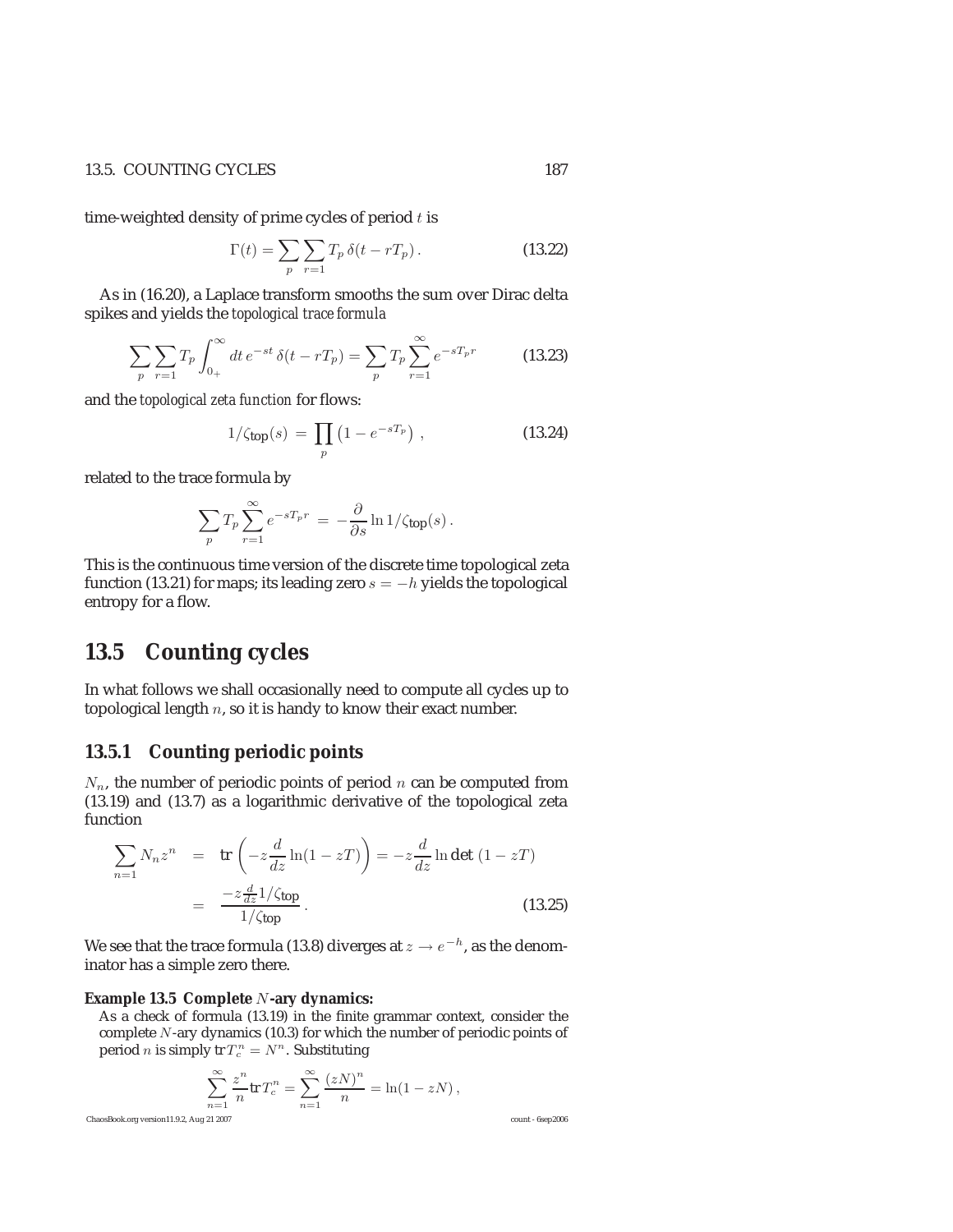into (13.19) we verify (13.15). The logarithmic derivative formula (13.25) in this case does not buy us much either, we recover

$$
\sum_{n=1} N_n z^n = \frac{Nz}{1 - Nz}.
$$

#### **Example 13.6 Nontrivial pruned dynamics:**

Consider the pruning of Fig. 13.3.1 (e). Substituting (13.18) we obtain

$$
\sum_{n=1} N_n z^n = \frac{z + 8z^4 - 8z^8}{1 - z - 2z^4 + z^8}.
$$
 (13.26)

Now the topological zeta function is not merely a tool for extracting the asymptotic growth of  $N_n$ ; it actually yields the exact and not entirely trivial recursion relation for the numbers of periodic points:  $N_1 = N_2 = N_3 = 1$ ,  $N_n = 2n + 1$  for  $n = 4, 5, 6, 7, 8$ , and  $N_n = N_{n-1} + 2N_{n-4} - N_{n-8}$  for  $n > 8$ .

#### **13.5.2 Counting prime cycles**

Having calculated the number of periodic points, our next objective is to evaluate the number of *prime* cycles  $M_n$  for a dynamical system whose symbolic dynamics is built from  $N$  symbols. The problem of finding  $M_n$  is classical in combinatorics (counting necklaces made out of *n* beads out of *N* different kinds) and is easily solved. There are  $N^n$ possible distinct strings of length n composed of N letters. These  $N^n$ strings include all  $M_d$  prime d-cycles whose period d equals or divides n. A prime cycle is a non-repeating symbol string: for example,  $p =$  $\overline{011} = \overline{101} = \overline{110} = \dots 011011 \dots$  is prime, but  $\overline{0101} = 010101 \dots = \overline{01}$ is not. A prime  $d$ -cycle contributes  $d$  strings to the sum of all possible strings, one for each cyclic permutation. The total number of possible periodic symbol sequences of length  $n$  is therefore related to the number of prime cycles by

$$
N_n = \sum_{d|n} dM_d, \qquad (13.27)
$$

where  $N_n$  equals tr $T^n$ . The number of prime cycles can be computed recursively

$$
M_n = \frac{1}{n} \left( N_n - \sum_{d|n}^{d
$$

13.11, page 204 or by the *Möbius inversion formula* 

$$
M_n = n^{-1} \sum_{d|n} \mu\left(\frac{n}{d}\right) N_d.
$$
 (13.28)

where the Möbius function  $\mu(1) = 1$ ,  $\mu(n) = 0$  if n has a squared factor, **13.12, page 204** and  $\mu(p_1p_2 \ldots p_k)=(-1)^k$  if all prime factors are different.

> We list the number of prime cycles up to length 10 for 2-, 3- and 4 letter complete symbolic dynamics in Table 13.2. The number of  $prime$ cycles follows by Möbius inversion (13.28).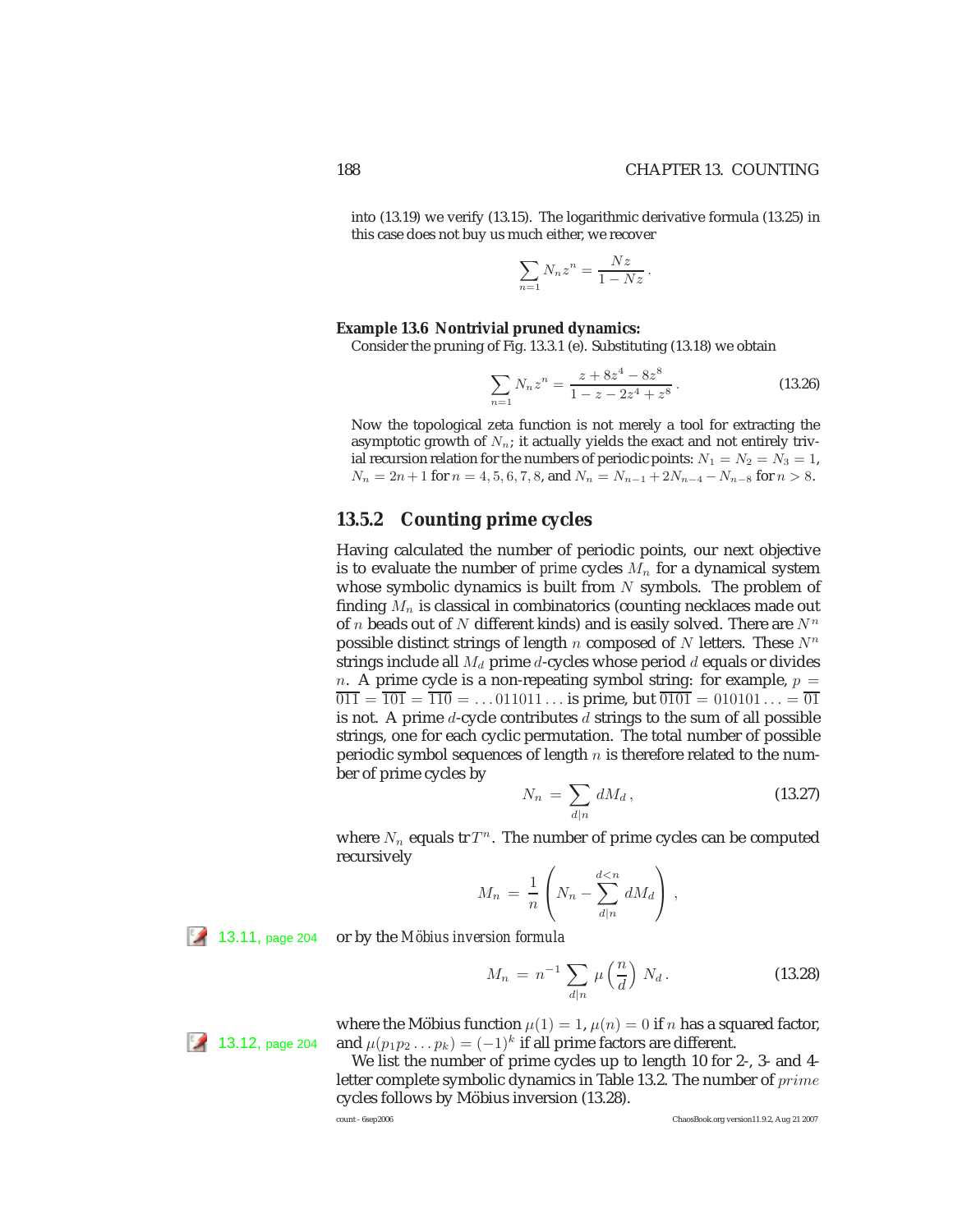| n                       | $M_n(N)$                      |    | $M_n(2)$ $M_n(3)$ | $M_n(4)$ |
|-------------------------|-------------------------------|----|-------------------|----------|
| 1                       | N                             | 2  | 3                 | 4        |
| $\overline{c}$          | $N(N-1)/2$                    |    | 3                 | 6        |
| 3                       | $N(N^2-1)/3$                  | 2  | 8                 | 20       |
| $\overline{\mathbf{4}}$ | $N^2(N^2-1)/4$                | 3  | 18                | 60       |
| $\overline{5}$          | $(N^5 - N)/5$                 | 6  | 48                | 204      |
| $\boldsymbol{6}$        | $(N^6 - N^3 - N^2 + N)/6$     | 9  | 116               | 670      |
| $\overline{7}$          | $(N^7 - N)/7$                 | 18 | 312               | 2340     |
| 8                       | $N^4(N^4-1)/8$                | 30 | 810               | 8160     |
| $\overline{9}$          | $N^3(N^6-1)/9$                | 56 | 2184              | 29120    |
| 10                      | $(N^{10} - N^5 - N^2 + N)/10$ | 99 | 5880              | 104754   |
|                         |                               |    |                   |          |
|                         |                               |    |                   |          |

**Table 13.2** Number of prime cycles for various alphabets and grammars up to length 10. The first column gives the cycle length, the second the formula  $(13.28)$  for the number of prime cycles for complete N-symbol dynamics, columns three through five give the numbers for  $N = 2, 3$  and 4.

#### **Example 13.7 Counting** N**-disk periodic points:**

A simple example of pruning is the exclusion of "self-bounces" in the N-disk game of pinball. The number of points that are mapped back onto themselves after *n* iterations is given by  $N_n = \text{tr } T^n$ . The pruning of selfbounces eliminates the diagonal entries,  $T_{N-disk} = T_c - 1$ , so the number of the N-disk periodic points is

$$
N_n = \text{tr}\, T_{N-disk}^n = (N-1)^n + (-1)^n (N-1)
$$
\n(13.29)

(here  $T_c$  is the complete symbolic dynamics transition matrix (10.3)). For the  $N$ -disk pruned case (13.29) Möbius inversion (13.28) yields

$$
M_n^{N-disk} = \frac{1}{n} \sum_{d|n} \mu\left(\frac{n}{d}\right) (N-1)^d + \frac{N-1}{n} \sum_{d|n} \mu\left(\frac{n}{d}\right) (-1)^d
$$
  
=  $M_n^{(N-1)}$  for  $n > 2$ . (13.30)

There are no fixed points,  $M_1^{N-disk} = 0$ . The number of periodic points of period 2 is  $N^2 - N$ , hence there are  $M_2^{N-disk} = N(N-1)/2$  prime cycles of langth 2: for langths  $n > 2$  the number of prime cycles is the same as for length 2; for lengths  $n > 2$ , the number of prime cycles is the same as for the complete  $(N - 1)$ -ary dynamics of Table 13.2.

## **Example 13.8 Pruning individual cycles:**

Consider the 3-disk game of pinball. The prohibition of repeating a symbol affects counting only for the fixed points and the 2-cycles. Everything else is the same as counting for a complete binary dynamics (eq (13.30)). To obtain the topological zeta function, just divide out the binary 1- and 2-cycles  $(1 - zt_0)(1 - zt_1)(1 - z^2t_0)$  and multiply with the correct 3-disk 2-cycles  $(1 - z^2t_{12})(1 - z^2t_{13})(1 - z^2t_{23})$ :<br>aosBook.org version11.9.2, Aug 21 2007<br>count - 6sep2006

ChaosBook.org version11.9.2, Aug 21 2007

13.15, page 204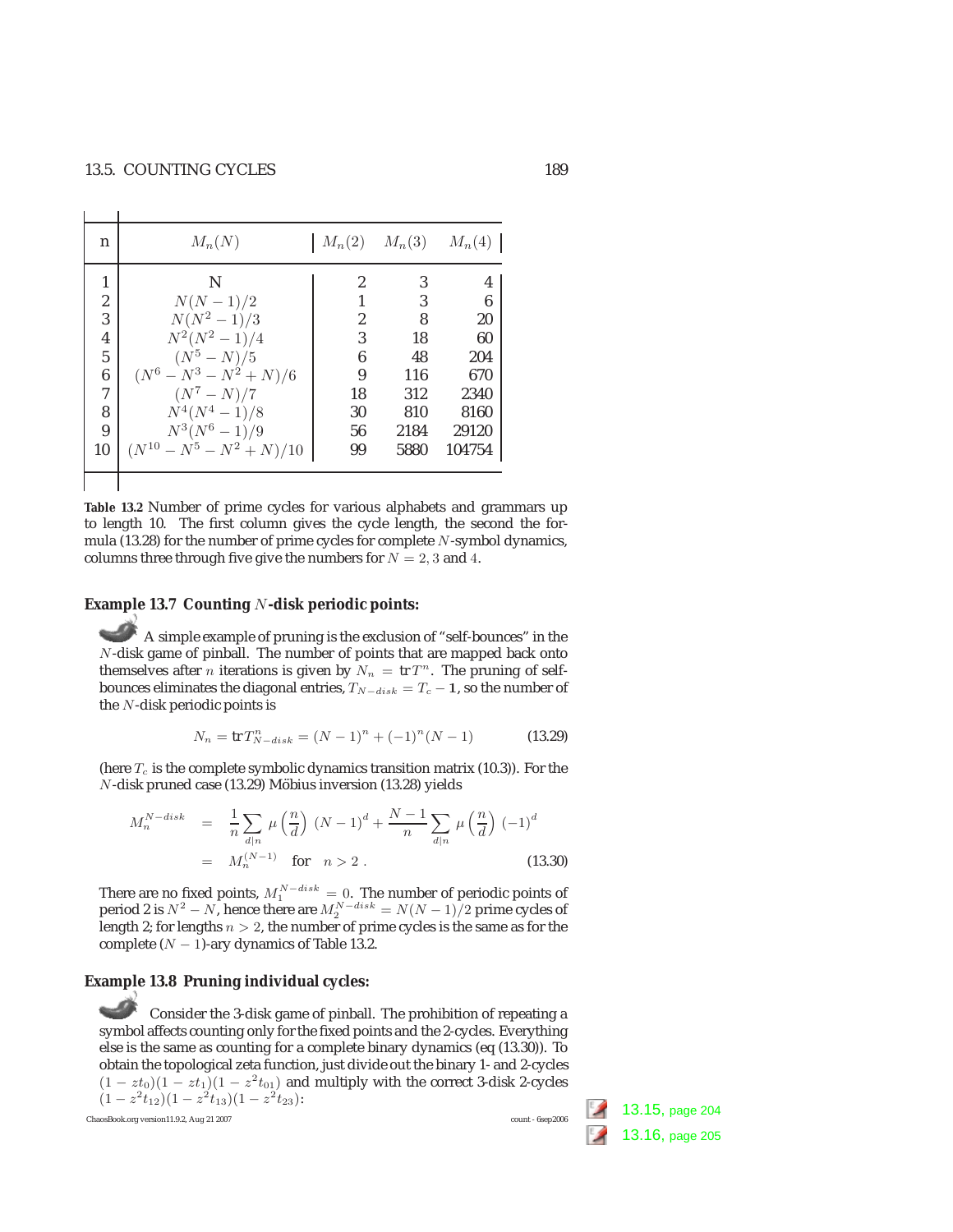|                                                                             | $M_n$                                               | $N_n$                                                                                                                                      | $S_n$                                | $m_p \cdot \hat{p}$                                                                                                                                                                                 |
|-----------------------------------------------------------------------------|-----------------------------------------------------|--------------------------------------------------------------------------------------------------------------------------------------------|--------------------------------------|-----------------------------------------------------------------------------------------------------------------------------------------------------------------------------------------------------|
| 1<br>$\overline{c}$<br>3<br>$\overline{4}$<br>$\overline{5}$<br>6<br>7<br>8 | 0<br>3<br>$\overline{2}$<br>3<br>6<br>9<br>18<br>30 | $\mathbf{0}$<br>$6 = 3.2$<br>$6=2.3$<br>$18 = 3 \cdot 2 + 3 \cdot 4$<br>$30=6.5$<br>$66=3.2+2.3+9.6$<br>$126 = 18.7$<br>$258=3.2+3.4+30.8$ | $\bf{0}$<br>$\overline{c}$<br>3<br>6 | 3.12<br>2.123<br>3.1213<br>6.12123<br>$6.121213 + 3.121323$<br>$6.1212123 + 6.1212313 + 6.1213123$<br>$6.12121213 + 3.12121313 + 6.12121323$                                                        |
| 9<br>10                                                                     | 56<br>99                                            | $510=2.3+56.9$<br>1022                                                                                                                     | 10<br>18                             | $+6.12123123 + 6.12123213 + 3.12132123$<br>$6.121212123 + 6.121212313 + 121212323$<br>$+ 6. (121213123 + 121213213) + 6.121231323$<br>$+6. (121231213 + 121232123) + 2.121232313$<br>$+6.121321323$ |

**Table 13.3** List of the 3-disk prime cycles up to length 10. Here  $n$  is the cycle length,  $M_n$  the number of prime cycles,  $N_n$  the number of periodic points and  $S_n$  the number of distinct prime cycles under the  $C_{3v}$  symmetry (see Chapter ?? for further details). Column 3 also indicates the splitting of  $N_n$  into contributions from orbits of lengths that divide  $n$ . The prefactors in the fifth column indicate the degeneracy  $m_p$  of the cycle; for example, 3.12 stands for the three prime cycles  $\overline{12}$ ,  $\overline{13}$  and  $\overline{23}$  related by  $2\pi/3$  rotations. Among symmetry related cycles, a representative  $\hat{p}$  which is lexically lowest was chosen. The cycles of length 9 grouped by parenthesis are related by time reversal symmetry, but not by any other  $C_{3v}$  transformation.

$$
1/\zeta_{3-disk} = (1-2z)\frac{(1-z^2)^3}{(1-z)^2(1-z^2)}
$$
  
=  $(1-2z)(1+z)^2 = 1-3z^2-2z^3$ . (13.31)

The factorization reflects the underlying 3-disk symmetry; we shall rederive it in (**??**). As we shall see in Chapter **??**, symmetries lead to factorizations of topological polynomials and topological zeta functions.

**Example 13.9 Alphabet**  $\{a, cb^k; \overline{b}\}$ :

13.17, page 205 (continuation of Exercise 13.17) In the cycle counting case, the dynamics in terms of  $a \to z$ ,  $cb^k \to \frac{z}{1-z}$  is a complete binary dynamics with the explicit fixed point factor  $(1 - t_b) = (1 - z)$ :

$$
1/\zeta_{\text{top}} = (1-z)\left(1-z - \frac{z}{1-z}\right) = 1 - 3z + z^2.
$$

 $13.20$ , page 205

count - 6sep2006 ChaosBook.org version11.9.2, Aug 21 2007

 $\mathbf{I}$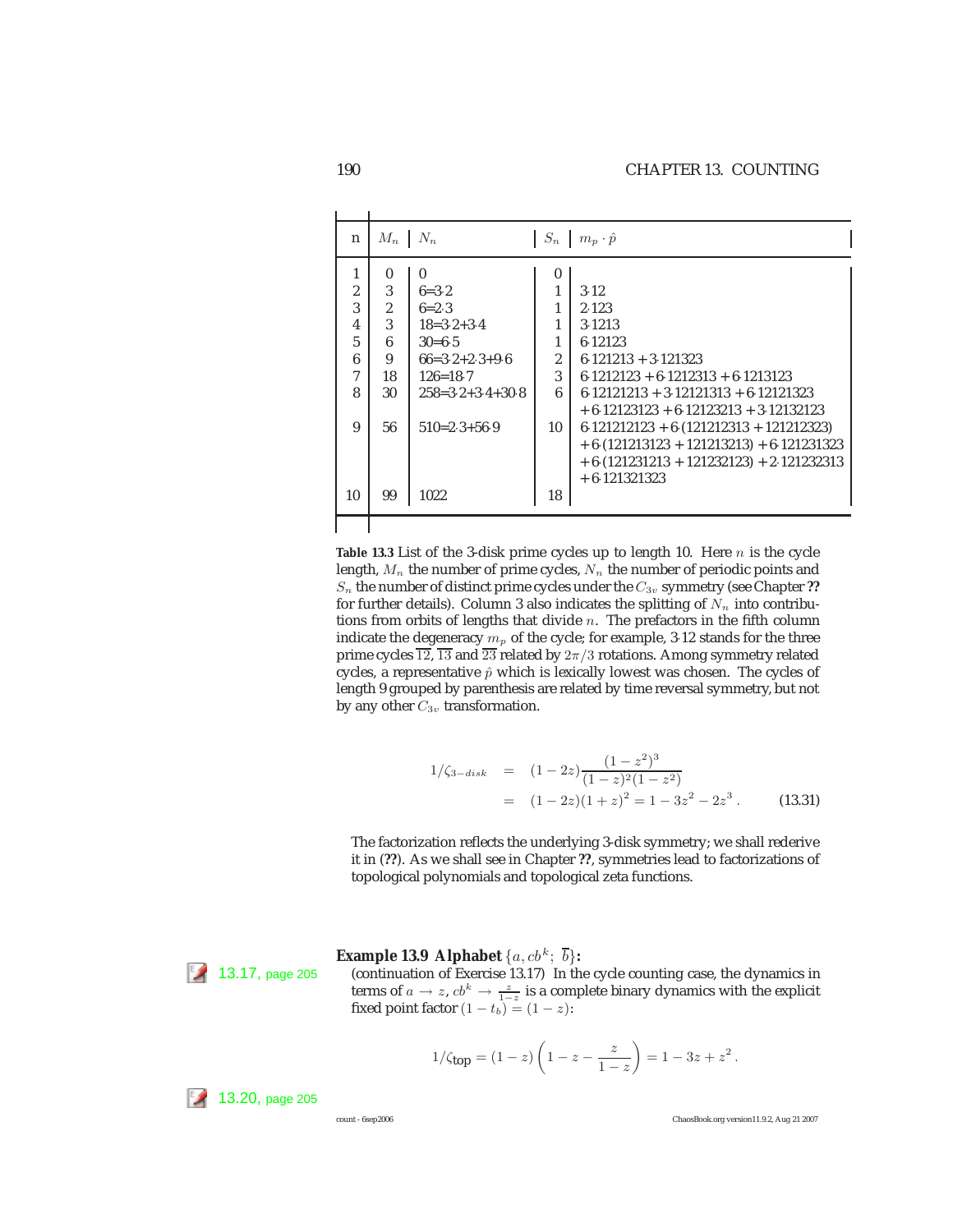i.  $\overline{1}$ 

| n                                  | $M_n \perp N_n$         |                                                                       |                                           | $S_n \mid m_p \cdot \hat{p}$                                                                                                                                                                                                                    |
|------------------------------------|-------------------------|-----------------------------------------------------------------------|-------------------------------------------|-------------------------------------------------------------------------------------------------------------------------------------------------------------------------------------------------------------------------------------------------|
| 1<br>$\overline{2}$<br>3<br>4<br>5 | 0<br>6<br>8<br>18<br>48 | $\bf{0}$<br>$12 = 6.2$<br>$24 = 8.3$<br>$84=6.2+18.4$<br>$240 = 48.5$ | $\theta$<br>$\overline{2}$<br>1<br>4<br>6 | $4.12 + 2.13$<br>8.123<br>$8.1213 + 4.1214 + 2.1234 + 4.1243$<br>$8(12123 + 12124) + 8.12313$                                                                                                                                                   |
| 6                                  | 116                     | $732=6.2+8.3+116.6$                                                   | 17                                        | $+8. (12134 + 12143) + 8.12413$<br>$8.121213 + 8.121214 + 8.121234$<br>$+8.121243 + 8.121313 + 8.121314$<br>$+4.121323 + 8.121324 + 121423$<br>$+4.121343 + 8.121424 + 4.121434$<br>$+8.123124 + 8.123134 + 4.123143$<br>$+4.124213 + 8.124243$ |
| 7<br>8                             | 312<br>810              | 2184<br>6564                                                          | 39<br>108                                 |                                                                                                                                                                                                                                                 |
|                                    |                         |                                                                       |                                           |                                                                                                                                                                                                                                                 |

**Table 13.4** List of the 4-disk prime cycles up to length 8. The meaning of the symbols is the same as in Table 13.3. Orbits related by time reversal symmetry (but no other symmetry) already appear at cycle length 5. List of the cycles of length 7 and 8 has been omitted.

# **13.6 Topological zeta function for an infinite partition**

(K.T. Hansen and P. Cvitanović)

Now consider an example of a dynamical system which (as far as we know - there is no proof) has an infinite partition, or an infinity of longer and longer pruning rules. Take the 1-d quadratic map

$$
f(x) = Ax(1 - x)
$$

with  $A = 3.8$ . It is easy to check numerically that the itinerary or the "kneading sequence" (see Fig. ??) of the critical point  $x = 1/2$  is

 $K = 10110111101101111010111110111110...$ 

where the symbolic dynamics is defined by the partition of Fig. 10.4. How this kneading sequence is converted into a series of pruning rules is a dark art, relegated to Appendix **??** For the moment it suffices to state the result, to give you a feeling for what a "typical" infinite partition topological zeta function looks like. Approximating the dynamics by a Markov graph corresponding to a repeller of the period 29 attractive cycle close to the  $A = 3.8$  strange attractor (or, much easier, following the algorithm of Appendix **??**) yields a Markov graph with 29 nodes and the characteristic polynomial

$$
1/\zeta_{\text{top}}^{(29)} = 1 - z^1 - z^2 + z^3 - z^4 - z^5 + z^6 - z^7 + z^8 - z^9 - z^{10}
$$
  
ChaosBook.org version11.9.2, Aug 21 2007  
count - 6sep2006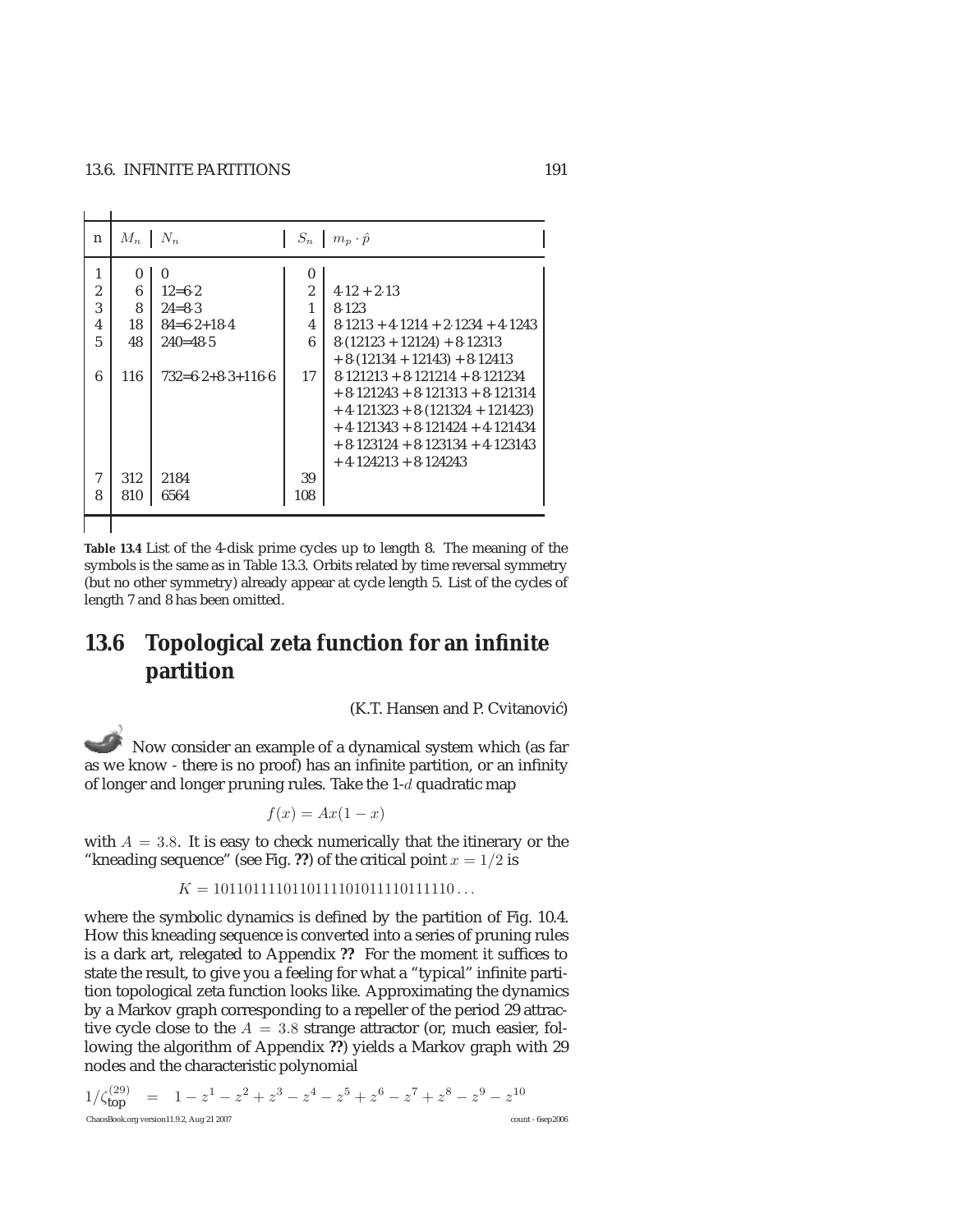#### 192 CHAPTER 13. COUNTING

$$
+z^{11} - z^{12} - z^{13} + z^{14} - z^{15} + z^{16} - z^{17} - z^{18} + z^{19} + z^{20}
$$
  

$$
-z^{21} + z^{22} - z^{23} + z^{24} + z^{25} - z^{26} + z^{27} - z^{28}. \qquad (13.32)
$$

13.22, page 205 The smallest real root of this approximate topological zeta function is

$$
z = 0.62616120\ldots\tag{13.33}
$$

Constructing finite Markov graphs of increasing length corresponding to  $A \rightarrow 3.8$  we find polynomials with better and better estimates for the topological entropy. For the closest stable period 90 orbit we obtain our best estimate of the topological entropy of the repeller:

$$
h = -\ln 0.62616130424685... = 0.46814726655867.... \tag{13.34}
$$

Figure 13.4 illustrates the convergence of the truncation approximations to the topological zeta function as a plot of the logarithm of the difference between the zero of a polynomial and our best estimate (13.34), plotted as a function of the length of the stable periodic orbit. The error of the estimate (13.33) is expected to be of order  $z^{29}\approx e^{-14}$  because going from length 28 to a longer truncation yields typically combinations of loops with 29 and more nodes giving terms  $\pm z^{29}$  and of higher order in the polynomial. Hence the convergence is exponential, with exponent of  $-0.47 = -h$ , the topological entropy itself. In Fig. 13.5 we plot the zeroes of the polynomial approximation to the topological zeta function obtained by accounting for all forbidden strings of length 90 or less. The leading zero giving the topological entropy is the point closest to the origin. Most of the other zeroes are close to the unit circle; we conclude that for infinite Markov partitions the topological zeta function has a unit circle as the radius of convergence. The convergence is controlled by the ratio of the leading to the next-to-leading eigenvalues, which is in this case indeed  $\lambda_1/\lambda_0 = 1/e^h = e^{-h}$ .

# **13.7 Shadowing**

The topological zeta function is a pretty function, but the infinite product (13.20) should make you pause. For finite transfer matrices the left hand side is a determinant of a finite matrix, therefore a finite polynomial; so why is the right hand side an infinite product over the infinitely many prime periodic orbits of all periods?

The way in which this infinite product rearranges itself into a finite polynomial is instructive, and crucial for all that follows. You can already take a peek at the full cycle expansion (18.5) of Chapter 18; all cycles beyond the fundamental  $t_0$  and  $t_1$  appear in the shadowing combinations such as

$$
t_{s_1s_2\cdots s_n}-t_{s_1s_2\cdots s_m}t_{s_{m+1}\cdots s_n}.
$$

For subshifts of finite type such shadowing combinations cancel *exactly*, if we are counting cycles as we do here, or if the dynamics is piecewise



ence between the leading zero of the finite polynomial approximations to topological zeta function and our best estimate, as a function of the length for the quadratic map  $A = 3.8$ .

 $\overline{0}$  $-10$  $-20$  $-30$ 



**Fig. 13.5** The 90 zeroes of the characteristic polynomial for the quadratic map  $A = 3.8$  approximated by symbolic strings up to length 90. (from Ref. [7])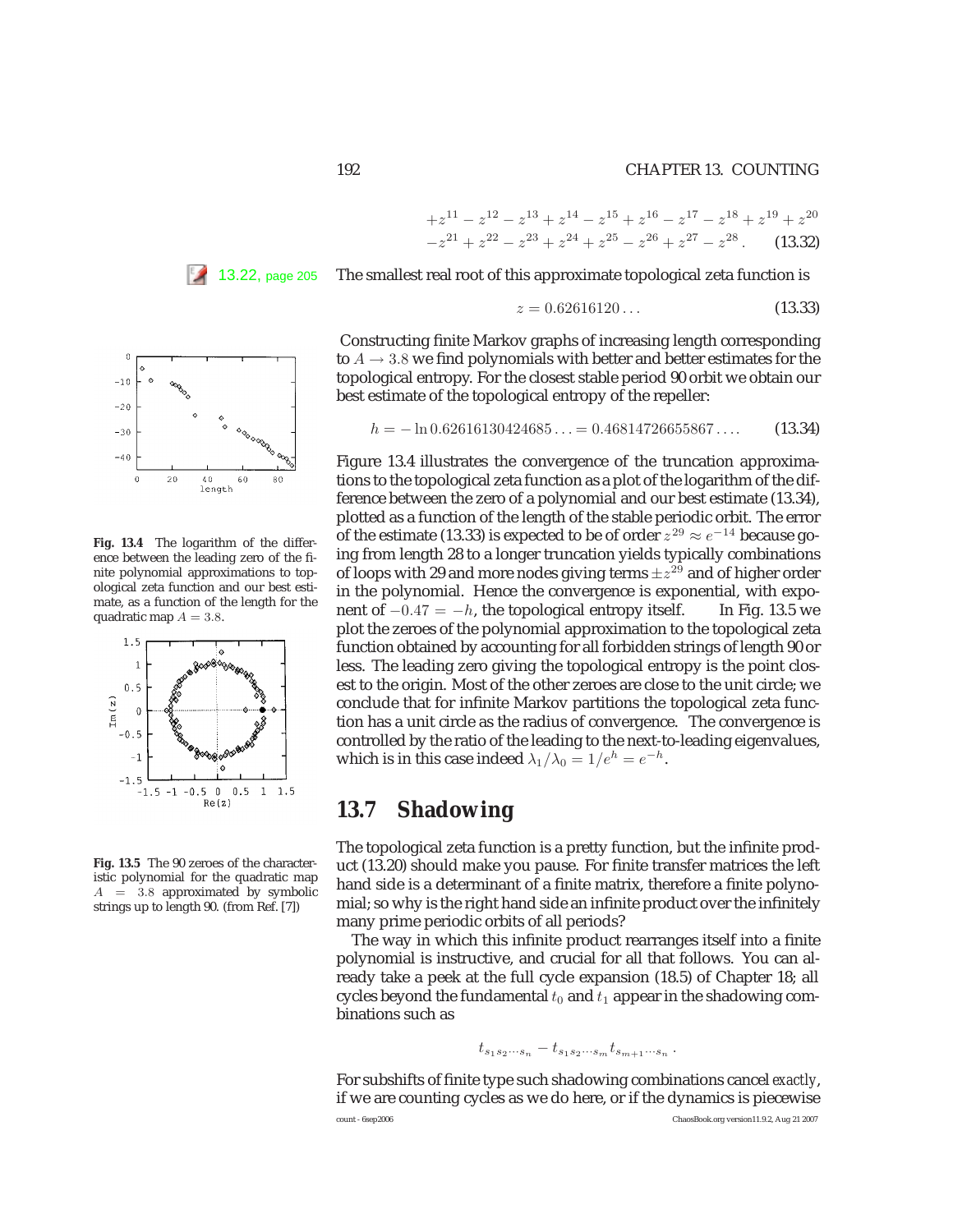#### 13.7. SHADOWING 193

linear, as in Exercise 17.2. As we have already argued in Section 1.5.4 and Appendix **??**, for nice hyperbolic flows whose symbolic dynamics is a subshift of finite type, the shadowing combinations *almost* cancel, and the spectral determinant is dominated by the fundamental cycles from (13.13), with longer cycles contributing only small "curvature" corrections.

These exact or nearly exact cancellations depend on the flow being smooth and the symbolic dynamics being a subshift of finite type. If the dynamics requires infinite Markov partition with pruning rules for longer and longer blocks, most of the shadowing combinations still cancel, but the few corresponding to the forbidden blocks do not, leading to a finite radius of convergence for the spectral determinant as in Fig. 13.5.

One striking aspect of the pruned cycle expansion (13.32) compared to the trace formulas such as (13.7) is that coefficients are not growing exponentially - indeed they all remain of order 1, so instead having a radius of convergence  $e^{-h}$ , in the example at hand the topological zeta function has the unit circle as the radius of convergence. In other words, exponentiating the spectral problem from a trace formula to a spectral determinant as in (13.19) increases the *analyticity domain*: the pole in the trace (13.8) at  $z = e^{-h}$  is promoted to a smooth zero of the spectral determinant with a larger radius of convergence.

A detailed discussion of the radius of convergence is given in Appendix **??**.

The very sensitive dependence of spectral determinants on whether the symbolic dynamics is or is not a subshift of finite type is the bad news that we should announce already now. If the system is generic and not structurally stable (see Section 11.3), a smooth parameter variation is in no sense a smooth variation of topological dynamics - infinities of periodic orbits are created or destroyed, Markov graphs go from being finite to infinite and back. That will imply that the global averages that we intend to compute are generically nowhere differentiable functions of the system parameters, and averaging over families of dynamical systems can be a highly nontrivial enterprise; a simple illustration is the parameter dependence of the diffusion constant computed in a remark in Chapter **??**.

You might well ask: What is wrong with computing the entropy from (13.1)? Does all this theory buy us anything? An answer: If we count  $K_n$  level by level, we ignore the self-similarity of the pruned tree - examine for example Fig. 10.11, or the cycle expansion of (13.26) - and the finite estimates of  $h_n = \ln K_n/n$  converge nonuniformly to h, and on top of that with a slow rate of convergence,  $|h - h_n| \approx O(1/n)$  as in (13.4). The determinant (13.9) is much smarter, as by construction it encodes the self-similarity of the dynamics, and yields the asymptotic value of  $h$  with no need for any finite  $n$  extrapolations.

So, the main lesson of learning how to count well, a lesson that will be affirmed over and over, is that while the trace formulas are a conceptually essential step in deriving and understanding periodic orbit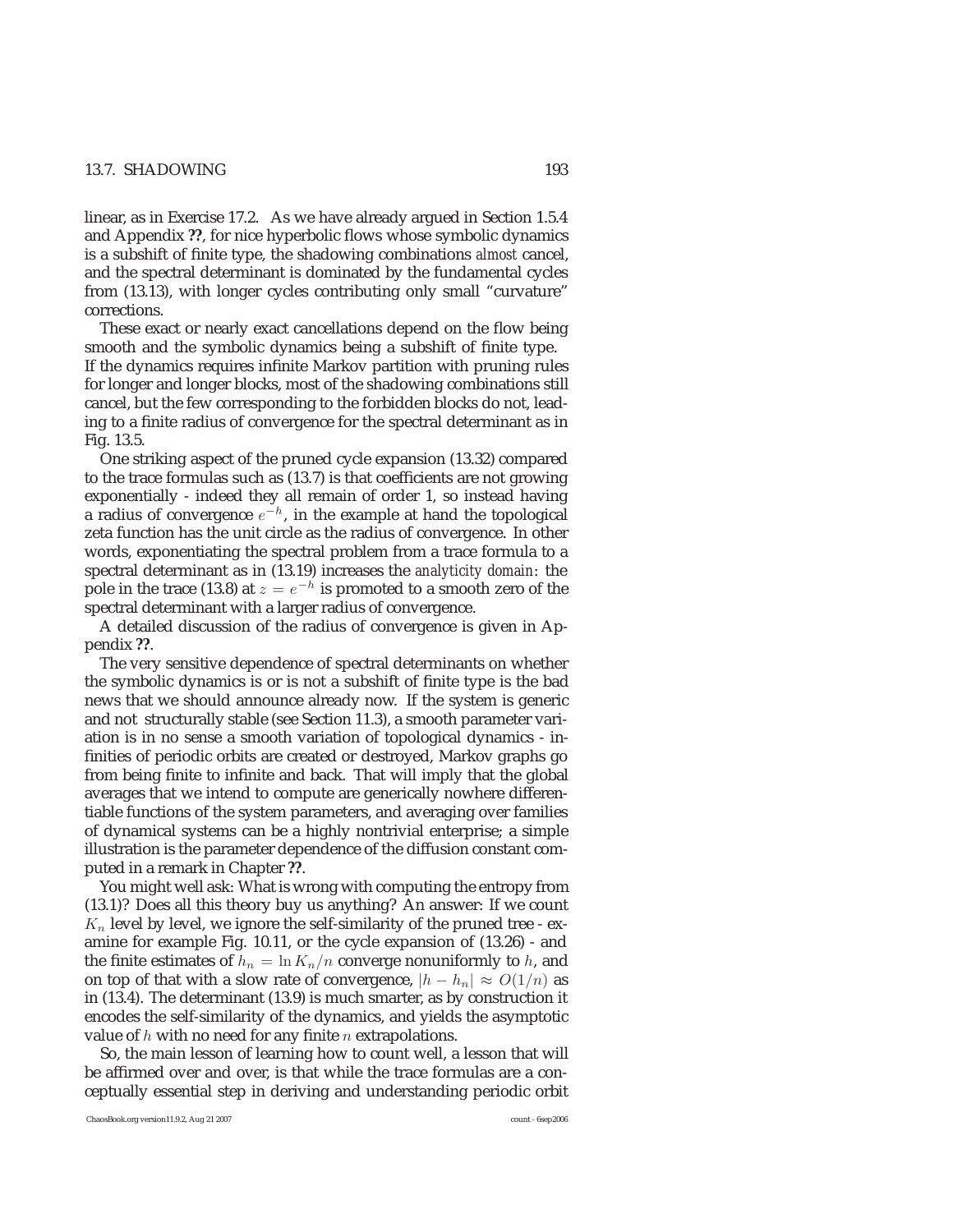theory, the spectral determinant is the right object to use in actual computations. Instead of resumming all of the exponentially many periodic points required by trace formulas at each level of truncation, spectral determinants incorporate only the small incremental corrections to what is already known - and that makes them more convergent and economical to use.

# **Summary**

What have we accomplished? We have related the number of topologically distinct paths from "this region" to "that region" in a chaotic system to the leading eigenvalue of the transition matrix  $T$ . The eigenspectrum of T is given by a certain sum over traces tr  $T^n$ , and in this way the periodic orbit theory has entered the arena, already at the level of the topological dynamics, the crudest description of dynamics.

The main result of this chapter is the cycle expansion (13.21) of the topological zeta function (i.e., the spectral determinant of the transition matrix):

$$
1/\zeta_{\text{top}}(z) = 1 - \sum_{k=1} \hat{c}_k z^k.
$$

For subshifts of finite type, the transition matrix is finite, and the topological zeta function is a finite polynomial evaluated by the loop expansion (13.13) of det( $1 - zT$ ). For infinite grammars the topological zeta function is defined by its cycle expansion. The topological entropy h is given by the smallest zero  $z = e^{-h}$ . This expression for the entropy is *exact*; in contrast to the definition (13.1), no  $n \to \infty$  extrapolations of  $\ln K_n/n$  are required.

Historically, these topological zeta functions were the inspiration for applying the transfer matrix methods of statistical mechanics to the problem of computation of dynamical averages for chaotic flows. The key result was the dynamical zeta function to be derived in Chapter 16, a weighted generalization of the topological zeta function.

Contrary to claims one sometimes encounters in the literature, "exponential proliferation of trajectories" is not the problem; what limits the convergence of cycle expansions is the proliferation of the grammar rules, or the "algorithmic complexity", as illustrated by Section 13.6, and Fig. 13.5 in particular.

# **Further reading**

"Entropy." The ease with which the topological entropy as the choice of symbolic dynamics is largely arbitrary: can be motivated obscures the fact that our definition does the same caveat applies to other entropies to be discussed not lead to an invariant characterization of the dynamics, in Chapter **??**, and to get proper invariants one needs to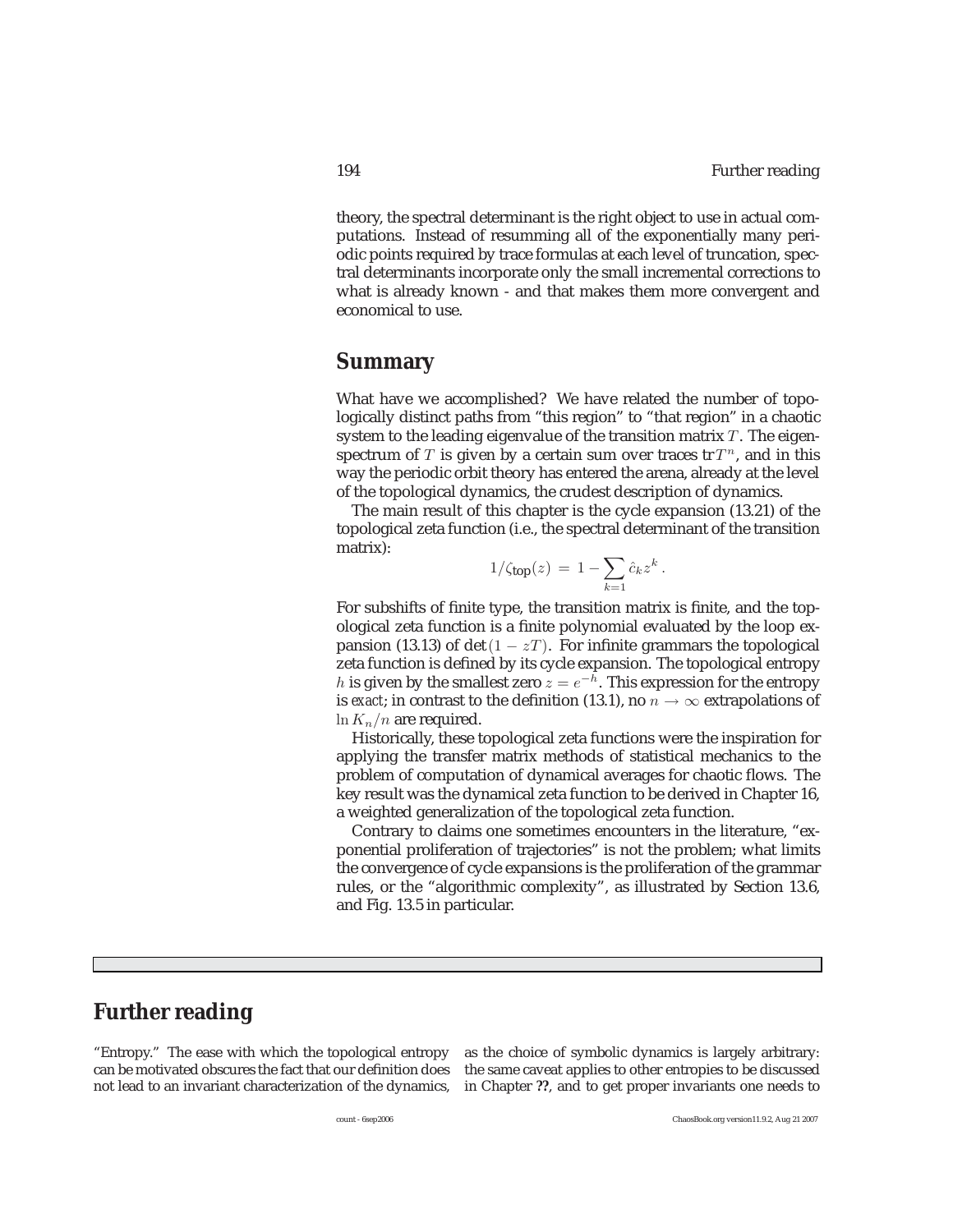#### Exercises 195

evaluate a supremum over all possible partitions. The key mathematical point that eliminates the need of such search is the existence of *generators*, i.e., partitions that under dynamics are able to probe the whole state space on arbitrarily small scales: more precisely a generator is a finite partition  $\Omega = \omega_1 \dots \omega_N$ , with the following property: take M the subalgebra of the state space generated by  $\Omega$ , and consider the partition built upon all possible intersections of sets  $\phi^k(\beta_i)$ , where  $\phi$  is dynamical evolution,  $\beta_i$  is an element of  $M$  and  $k$  takes all possible integer values (positive as well as negative), then the closure of such a partition coincides with the algebra of all measurable sets. For a thorough (and readable) discussion of generators and how they allow a computation of the Kolmogorov entropy, see Ref. [1] and Chapter **??**.

Perron-Frobenius matrices. For a proof of Perron theorem on the leading eigenvalue see Ref. [21]. Sect. A4.1 of Ref. [2] offers a clear discussion of the spectrum of the transition matrix.

**Determinant of a graph.** Many textbooks offer derivations of the loop expansions of characteristic polynomials for transition matrices and their Markov graphs, see for example Refs. [3–5].

T **is not trace class.** Note to the erudite reader: the transition matrix  $T$  (in the infinite partition limit (13.19)) is *not* trace class in the sense of Appendix **??**. Still the trace is well defined in the  $n\rightarrow\infty$  limit.

Artin-Mazur zeta functions. Motivated by A. Weil's zeta function for the Frobenius map [6], Artin and Mazur [13] introduced the zeta function (13.21) that counts periodic points for diffeomorphisms (see also Ref. [7] for their evaluation for maps of the interval). Smale [8] conjectured rationality of the zeta functions for Axiom A diffeomorphisms, later proved by Guckenheimer [9] and Manning [10]. See Remark 17.3 on page 265 for more zeta function history.

**Ordering periodic orbit expansions.** In Section 18.5 we will introduce an alternative way of hierarchically organizing cumulant expansions, in which the order is dictated by stability rather than cycle length: such a procedure may be better suited to perform computations when the symbolic dynamics is not well understood.

# **Exercises**

- (13.1) **A transition matrix for 3-disk pinball.**
	- a) Draw the Markov graph corresponding to the 3-disk ternary symbolic dynamics, and write down the corresponding transition matrix corresponding to the graph. Show that iteration of the transition matrix results in two coupled linear difference equations, - one for the diagonal and one for the off diagonal elements. (Hint: relate tr  $T^n$  to tr  $T^{n-1}$  + ....)
	- b) Solve the above difference equation and obtain the number of periodic orbits of length  $n$ . Compare with Table 13.3.
	- c) Find the eigenvalues of the transition matrix **T** for the 3-disk system with ternary symbolic dynamics and calculate the topological entropy. Compare this to the topological entropy obtained from the binary symbolic dynamics  $\{0, 1\}.$
- (13.2) **Sum of**  $A_{ij}$  **is like a trace.** Let A be a matrix with ChaosBook.org version11.9.2, Aug 21 2007 exerCount - 25oct2007

eigenvalues  $\lambda_k$ . Show that

$$
\Gamma_n = \sum_{i,j} [A^n]_{ij} = \sum_k c_k \lambda_k^n.
$$

- (a) Use this to show that  $\ln |\text{tr } A^n|$  and  $\ln |\Gamma_n|$ have the same asymptotic behavior as  $n \to \infty$ , i.e., their ratio converges to one.
- (b) Do eigenvalues  $\lambda_k$  need to be distinct,  $\lambda_k \neq \lambda_l$ for  $k \neq l$ ?
- (13.3) **Loop expansions.** Prove by induction the sign rule in the determinant expansion (13.13):

$$
\det (1 - z\mathbf{T}) = \sum_{k \geq 0} \sum_{p_1 + \dots + p_k} (-1)^k t_{p_1} t_{p_2} \cdots t_{p_k}.
$$

(13.4) **Transition matrix and cycle counting.** Suppose you are given the Markov graph

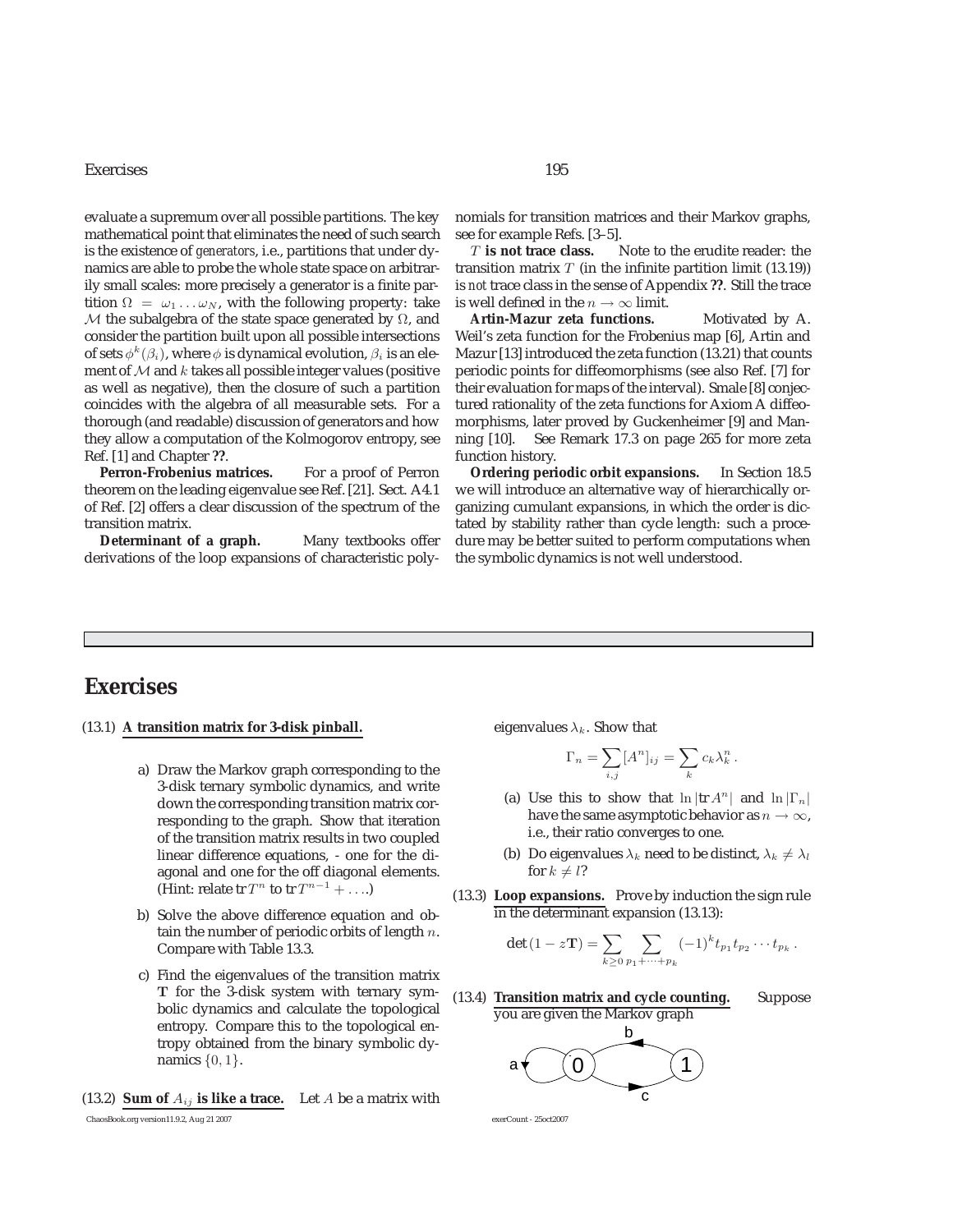This diagram can be encoded by a matrix  $T$ , where the entry  $T_{ij}$  means that there is a link connecting node  $i$  to node  $j$ . The value of the entry is the weight of the link.

a) Walks on the graph are given the weight that is the product of the weights of all links crossed by the walk. Convince yourself that the transition matrix for this graph is:

$$
T = \left[ \begin{array}{cc} a & b \\ c & 0 \end{array} \right] \, .
$$

- b) Enumerate all the walks of length three on the Markov graph. Now compute  $T^3$  and look at the entries. Is there any relation between the terms in  $T^3$  and all the walks?
- c) Show that  $T_{ij}^n$  is the number of walks from point  $i$  to point  $j$  in  $n$  steps. (Hint: one might use the method of induction.)
- d) Try to estimate the number  $N(n)$  of walks of length n for this simple Markov graph.
- e) The topological entropy  $h$  measures the rate of exponential growth of the total number of walks  $N(n)$  as a function of n. What is the topological entropy for this Markov graph?
- (13.5) **3-disk prime cycle counting.** A *prime* cycle p of length  $n_p$  is a single traversal of the orbit; its label is a non-repeating symbol string of  $n_p$  symbols. For example,  $\overline{12}$  is prime, but  $\overline{2121}$  is not, since it is  $\overline{21}$  =  $\overline{12}$  repeated.

Verify that a 3-disk pinball has 3, 2, 3, 6, 9,  $\cdots$  prime cycles of length 2, 3, 4, 5,  $6, \cdots$ .

(13.6) **"Golden mean" pruned map.** Continuation of Exercise 10.6: Show that the total number of periodic orbits of length  $n$  for the "golden mean" tent map is

$$
\frac{(1+\sqrt{5})^n + (1-\sqrt{5})^n}{2^n}.
$$
 For continuation, see Exercise 13.8. See also Exer-

cise 13.9.

(13.7) **Alphabet** {**0,1**}**, prune** <sup>00</sup> **.** The Markov diagram Fig. 10.11 (b) implements this pruning rule. The pruning rule implies that "0" must always be bracketed by "1"s; in terms of a new symbol  $2 = 10$ , the dynamics becomes unrestricted symbolic dynamics with with binary alphabet {1,2}. The cycle expansion (13.13) becomes

$$
1/\zeta = (1-t_1)(1-t_2)(1-t_{12})(1-t_{112})(13.35)
$$
  
= 1-t\_1-t\_2-(t\_{12}-t\_1t\_2)  
-(t\_{112}-t\_{12}t\_1)-(t\_{122}-t\_{12}t\_2)...  
exerCount - 25oct2007

In the original binary alphabet this corresponds to:

$$
1/\zeta = 1 - t_1 - t_{10} - (t_{110} - t_1 t_{10})
$$
  
-(t\_{1110} - t\_{110} t\_1) - (t\_{11010} - t\_{110} t\_1 4).36)

This symbolic dynamics describes, for example, circle maps with the golden mean winding number, see Chapter **??**. For unimodal maps this symbolic dynamics is realized by the tent map of Exercise 13.6.

#### (13.8) **Spectrum of the "golden mean" pruned map.** (medium - Exercise 13.6 continued)

- (a) Determine an expression for  $tr \mathcal{L}^n$ , the trace of powers of the Perron-Frobenius operator (14.10) for the tent map of Exercise 13.6.
- (b) Show that the spectral determinant for the Perron-Frobenius operator is

$$
\det (1 - z\mathcal{L}) = \prod_{k \text{ even}} \left( 1 - \frac{z}{\Lambda^{k+1}} - \frac{z^2}{\Lambda^{2k+2}} \right)
$$

$$
\prod_{k \text{ odd}} \left( 1 + \frac{z}{\Lambda^{k+1}} + \frac{z^2}{\Lambda^{2k+2}} \right) \eta
$$

(13.9) **A unimodal map example.** Consider a unimodal map of Fig. **??** (a) for which the critical point maps into the right hand fixed point in three iterations,  $S^+ = 100\overline{1}$ . Show that the admissible itineraries are generated by the Markov graph Fig. **??** (b).

(Kai T. Hansen)

- (13.10) **Glitches in shadowing.**<sup>\*\*</sup> Note that the combination  $t_{00011}$  minus the "shadow"  $t_0t_{0011}$  in (13.17) cancels exactly, and does not contribute to the topological zeta function (13.18). Are you able to construct a smaller Markov graph than Fig. 13.3.1 (e)?
- (13.11) **Whence Möbius function?** To understand where the Möbius function comes from consider the function

$$
f(n) = \sum_{d|n} g(d) \tag{13.38}
$$

where  $d|n$  stands for sum over all divisors  $d$  of  $n$ . Invert recursively this infinite tower of equations and derive the *M¨obius inversion formula*

$$
g(n) = \sum_{d|n} \mu(n/d) f(d)
$$
 (13.39)

(13.12) **Counting prime binary cycles.** In order to get comfortable with Möbius inversion reproduce the results of the second column of Table 13.2.

ChaosBook.org version11.9.2, Aug 21 2007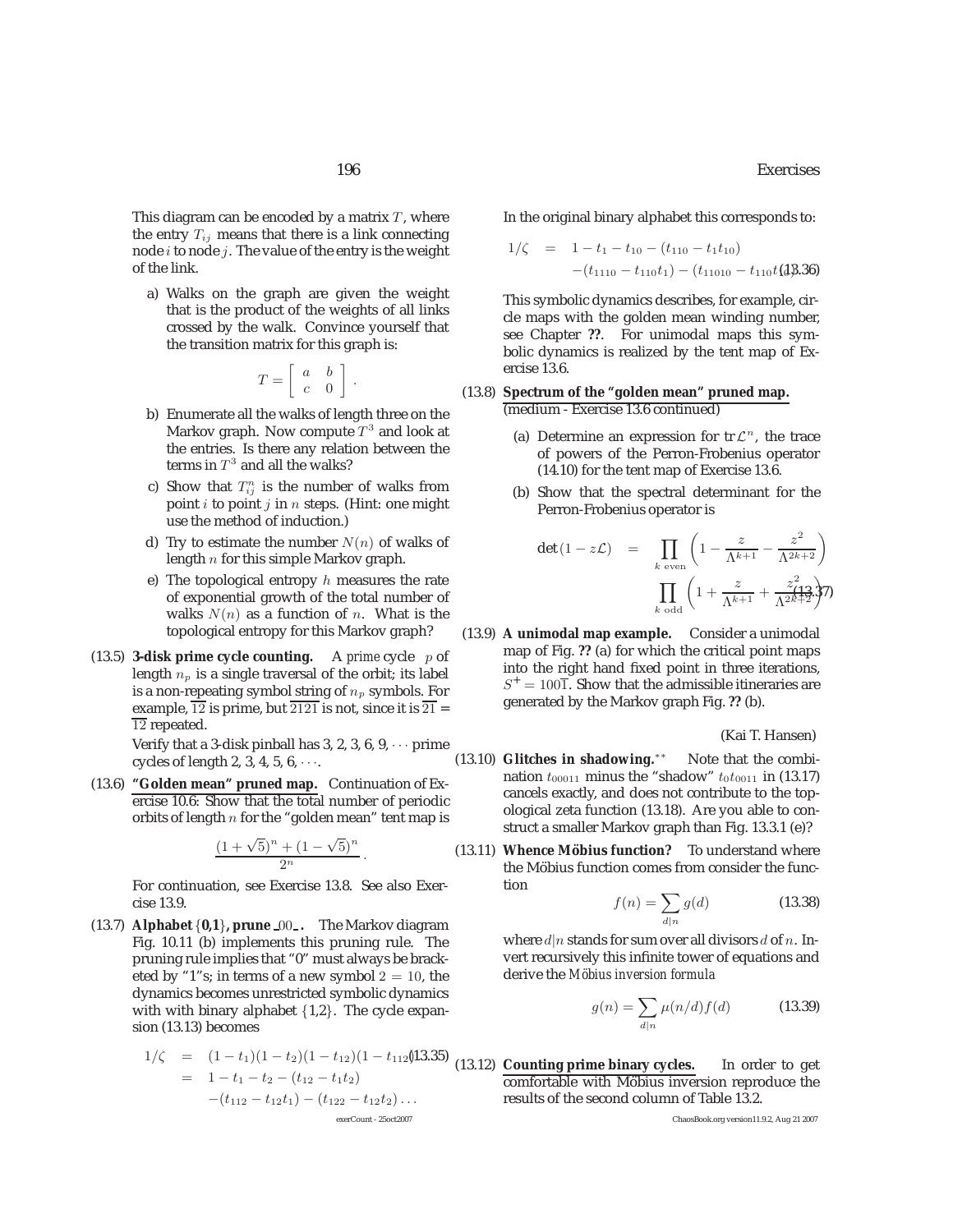#### Exercises 197

Write a program that determines the number of (13.15) **4-disk pinball topological zeta function.** Show prime cycles of length n. You might want to have this program later on to be sure that you have missed no 3-pinball prime cycles.

(13.13) **Counting subsets of cycles.** The techniques developed above can be generalized to counting subsets of cycles. Consider the simplest example of a dynamical system with a complete binary tree, a repeller map (10.6) with two straight branches, which we label 0 and 1. Every cycle weight for such map factorizes, with a factor  $t_0$  for each 0, and factor transition matrix traces (13.5) collapse to  $tr(T^k)$  =  $(t_0 + t_1)^k$ , and  $1/\zeta$  is simply

$$
\prod_{p} (1 - t_p) = 1 - t_0 - t_1 \tag{13.40}
$$

Substituting (13.40) into the identity

$$
\prod_{p} (1 + t_p) = \prod_{p} \frac{1 - t_p{}^{2}}{1 - t_p}
$$

we obtain

$$
\prod_{p} (1 + t_p) = \frac{1 - t_0^2 - t_1^2}{1 - t_0 - t_1} = 1 + t_0 + t_1
$$
\n
$$
+ \frac{2t_0 t_1}{1 - t_0 - t_1} = 1 + t_0 + t_1
$$
\n
$$
+ \sum_{n=2}^{\infty} \sum_{k=1}^{n-1} 2 \binom{n-2}{k-1} t_0^k t_1^{n-k}.
$$
\n(12)

Hence for  $n \geq 2$  the number of terms in the cumulant expansion with  $k$  0's and  $n-k$  1's in their symbol sequences is  $2\binom{n-2}{k-1}$ .

In order to count the number of prime cycles in each such subset we denote with  $M_{n,k}$  ( $n =$  $1, 2, \ldots$ ;  $k = \{0, 1\}$  for  $n = 1$ ;  $k = 1, \ldots, n - 1$ 1 for  $n \geq 2$ ) the number of prime *n*-cycles whose labels contain k zeros. Show that

$$
M_{1,0} = M_{1,1} = 1, \quad n \ge 2, k = 1, ..., n - 1(13.18)
$$
  

$$
nM_{n,k} = \sum_{m \mid \frac{n}{k}} \mu(m) \binom{n/m}{k/m}
$$

where the sum is over all  $m$  which divide both  $n$ and k.

(13.14) **Logarithmic periodicity of**  $\ln N_n^*$ . Plot  $\ln N_n - nh$ for a system with a nontrivial finite Markov graph. Do you see any periodicity? If yes, why?

ChaosBook.org version11.9.2, Aug 21 2007 exerCount - 25oct2007

that the 4-disk pinball topological zeta function (the pruning affects only the fixed points and the 2 cycles) is given by

$$
1/\zeta_{\text{top}}^{4-disk} = (1-3z)\frac{(1-z^2)^6}{(1-z)^3(1-z^2)^3}
$$
  
=  $(1-3z)(1+z)^3$   
=  $1-6z^2-8z^3-3z^4$ . (13.41)

 $t_1$  for each 1 in its symbol string. Prove that the (13.16) N-**disk pinball topological zeta function.** Show<br>transition matrix traces (13.5) collapse to  $tr(T^k)$  – that for an N-disk pinball the topological zeta functhat for an  $N$ -disk pinball, the topological zeta function is given by

$$
1/\zeta_{\text{top}}^{N-disk} = (1 - (N - 1)z) \times
$$

$$
\frac{(1 - z^2)^{N(N-1)/2}}{(1 - z)^{N-1}(1 - z^2)^{(N-1)(N-2)/2}}
$$

$$
= (1 - (N - 1)z) (1 + z)^{N-1}
$$
(13.42)

The topological zeta function has a root  $z^{-1}$  =  $N-1$ , as we already know it should from (13.29) or (13.15). We shall see in Section **??** that the other roots reflect the symmetry factorizations of zeta functions.

(13.17) **Alphabet**  $\{a, b, c\}$ , **prune**  $ab$ . The pruning rule implies that any string of "b"s must be preceeded by a "c"; so one possible alphabet is  $\{a, cb^k; \overline{b}\},\$ k=0,1,2.... As the rule does not prune the fixed point  $\overline{b}$ , it is explicitly included in the list. The cycle expansion (13.13) becomes

$$
1/\zeta = (1 - t_a)(1 - t_b)(1 - t_c) \times \n(1 - t_{cb})(1 - t_{ac})(1 - t_{cbb}) \dots \n= 1 - t_a - t_b - t_c + t_a t_b - (t_{cb} - t_c t_b) \n-(t_{ac} - t_a t_c) - (t_{cbb} - t_{cb} t_b) \dots
$$

The effect of the  $\mathcal{A}b$ -pruning is essentially to unbalance the 2 cycle curvature  $t_{ab} - t_a t_b$ ; the remainder of the cycle expansion retains the curvature form.

(13.18) **Alphabet**  $\{0,1\}$ , prune *n* repeats of "0"  $\{000...00\}$ 

This is equivalent to the *n* symbol alphabet  $\{1, 2, \ldots, \}$ n} unrestricted symbolic dynamics, with symbols corresponding to the possible 10...00 block lengths: 2=10, 3=100, ...,  $n=100...00$ . The cycle expansion (13.13) becomes

$$
1/\zeta = 1-t_1-t_2 \ldots -t_n - (t_{12}-t_1t_2) \ldots - (t_{1n}-t_1t_n) \ldots
$$
\n(13.43)

.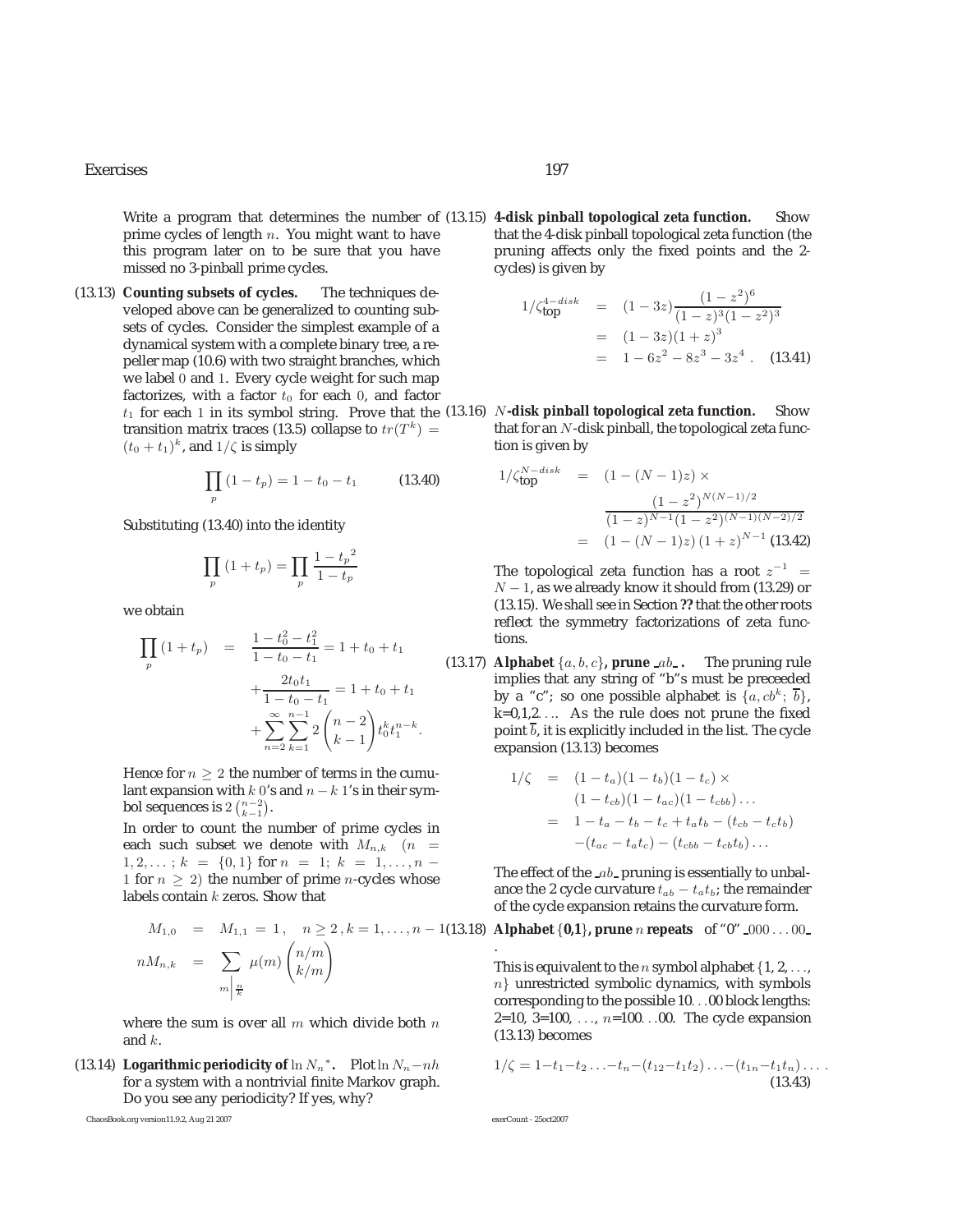(13.19) **Alphabet** {**0,1**}**, prune** 1000 **,** 00100 **,** 01100 **.** Show that the topological zeta function is given by

$$
1/\zeta = (1 - t_0)(1 - t_1 - t_2 - t_{23} - t_{113}) \quad (13.44)
$$

with the unrestricted 4-letter alphabet {1, 2, 23, <sup>113</sup>}. Here 2, 3, refer to <sup>10</sup>, <sup>100</sup> respectively, as in Exercise 13.18.

(13.20) **Alphabet** {**0,1**}, **prune**  $\frac{1000}{\pi}$ ,  $\frac{00100}{\pi}$ ,  $\frac{01100}{\pi}$ The first three pruning rules were incorporated in the preceeding exercise.

> (a) Show that the last pruning rule <sup>10011</sup> leads (in a way similar to Exercise 13.19) to the alphabet  $\{21^k,$ 23,  $21^k113$ ;  $\overline{1}$ ,  $\overline{0}$ }, and the cycle expansion

$$
1/\zeta = (1-t_0)(1-t_1-t_2-t_{23}+t_1t_{23}-t_{2113})
$$
 (13.45)

Note that this says that 1, 23, 2, 2113 are the fundamental cycles; not all cycles up to length 7 are needed, only 2113.

(b) Show that the topological zeta function is

$$
1/\zeta_{\text{top}} = (1-z)(1-z-z^2-z^5+z^6-z^7) \tag{13.46}
$$

and check that it yields the exact value of the entropy  $h = 0.522737642...$ 

(13.21) **Topological zeta function for alphabet** {**0,1**}**, prune** <sup>1000</sup> **,** <sup>00100</sup> **,** <sup>01100</sup> **.** (continuation of Exercise 11.9) Show that topological zeta function is

$$
1/\zeta = (1 - t_0)(1 - t_1 - t_2 - t_{23} - t_{113}) \quad (13.47)
$$

for unrestricted 4-letter alphabet  $\{1, 2, 23, 113\}$ .

(13.22) **Alphabet**  $\{0,1\}$ , prune only the fixed point  $\overline{0}$ . This is equivalent to the *infinite* alphabet {1, 2, 3, 4, ...} unrestricted symbolic dynamics. The prime cycles are labeled by all non-repeating sequences of integers, ordered lexically:  $t_n, n > 0$ ;  $t_{mn}, t_{mmn}, \ldots, n > m > 0; t_{mnr}, r > n > m$ 0,... (see Section **??**). Now the number of fundamental cycles is infinite as well:

$$
1/\zeta = 1 - \sum_{n>0} t_n - \sum_{n>m>0} (t_{mn} - t_n t_m)
$$
  
- 
$$
\sum_{n>m>0} (t_{mmn} - t_m t_{mn})
$$
  
- 
$$
\sum_{n>m>0} (t_{mnn} - t_{mn} t_n)
$$
 (13.48)  
- 
$$
\sum_{n>m>0} (t_{mnn} - t_{mn} t_n)
$$
  
- 
$$
\sum_{r>n>0} (t_{mnr} + t_{mrn} - t_{mn} t_r)
$$
  
- 
$$
t_{mr} t_n - t_m t_{nr} + t_m t_n t_r) \cdot (13.49)
$$

As shown in Section **??**, this grammar plays an important role in description of fixed points of marginal stability.

# **References**

- [1] V.I. Arnold and A. Avez, "Ergodic Problems of Classical Mechanics", *Addison-Wesley, Redwood City* (1989).
- [2] J. Zinn-Justin, "Quantum Field Theory and Critical Phenomena", *Clarendon Press, Oxford* (1996).
- [3] A. Salomaa, "Formal Languages", *Academic Press, San Diego* (1973).
- [4] J.E. Hopcroft and J.D. Ullman, "Introduction to Automata Theory, Languages and Computation", *Addison-Wesley, Reading Ma* (1979).
- [5] D.M. Cvektović, M. Doob and H. Sachs, "Spectra of Graphs", *Academic Press, New York* (1980).
- [6] A. Weil, *Bull.Am.Math.Soc.* **55**, 497 (1949).
- [7] J. Milnor and W. Thurston, "On iterated maps of the interval", in A. Dold and B. Eckmann, eds., *Dynamical Systems, Proceedings, U. of Maryland 1986-87, Lec. Notes in Math.* **1342**, 465 (Springer, Berlin 1988).
- [8] S. Smale, *Ann. Math.*, **74**, 199 (1961).
- [9] J. Guckenheimer, *Invent. Math.* **39**, 165 (1977).
- [10] A. Manning, *Bull. London Math. Soc.* **3**, 215 (1971).
- [11] A.L. Kholodenko, "Designing new apartment buildings for strings

refsCount - 22jan2005 ChaosBook.org version11.9.2, Aug 21 2007